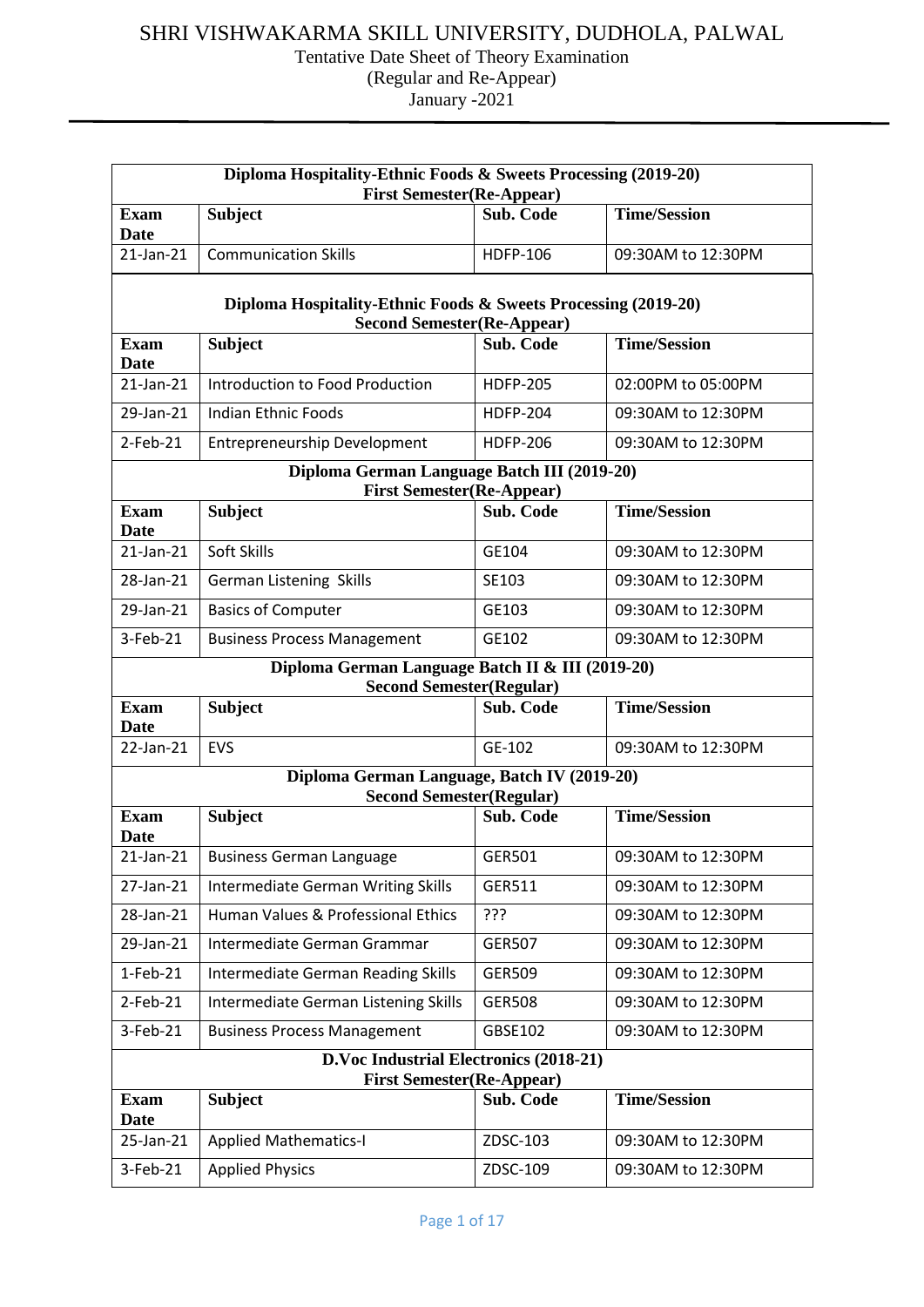| D.Voc Industrial Electronics (2018-21)                                                                |                                                                                          |                  |                     |  |  |  |
|-------------------------------------------------------------------------------------------------------|------------------------------------------------------------------------------------------|------------------|---------------------|--|--|--|
| <b>Third Semester(Re-Appear)</b><br><b>Time/Session</b><br><b>Subject</b><br>Sub. Code<br><b>Exam</b> |                                                                                          |                  |                     |  |  |  |
| <b>Date</b>                                                                                           |                                                                                          |                  |                     |  |  |  |
| $1-Feb-21$                                                                                            | <b>Digital Electronics</b>                                                               | <b>EDDE-203</b>  | 09:30AM to 12:30PM  |  |  |  |
| $2$ -Feb-21                                                                                           | <b>Entrepreneurship Management</b>                                                       | ZDGE-205         | 09:30AM to 12:30PM  |  |  |  |
| $4-Feb-21$                                                                                            | Analog Electronics                                                                       | <b>EDAE-207</b>  | 09:30AM to 12:30PM  |  |  |  |
| 5-Feb-21                                                                                              | <b>Electrical Engineering Materials and</b><br>Wiring                                    | <b>EDMW-209</b>  | 09:30AM to 12:30PM  |  |  |  |
| 8-Feb-21                                                                                              | <b>Engineering Science</b>                                                               | <b>EDSC-201</b>  | 09:30AM to 12:30PM  |  |  |  |
|                                                                                                       | D.Voc Industrial Electronics (2018-21)                                                   |                  |                     |  |  |  |
| Exam                                                                                                  | <b>Fifth Semester(Regular)</b><br><b>Subject</b>                                         | <b>Sub. Code</b> | <b>Time/Session</b> |  |  |  |
| <b>Date</b>                                                                                           |                                                                                          |                  |                     |  |  |  |
| 27-Jan-21                                                                                             | Principles of Instrumentation                                                            | <b>EDPI-301</b>  | 09:30AM to 12:30PM  |  |  |  |
| 29-Jan-21                                                                                             | Programmable Logic Controller                                                            | <b>EDPL-305</b>  | 09:30AM to 12:30PM  |  |  |  |
| 4-Feb-21                                                                                              | <b>Electronic Device Circuits</b>                                                        | <b>EDDC-307</b>  | 02:00PM to 05:00PM  |  |  |  |
| 9-Feb-21                                                                                              | <b>Quality Management</b>                                                                | <b>EDQM-303</b>  | 09:30AM to 12:30PM  |  |  |  |
| 10-Feb-21                                                                                             | <b>Electrical Machines</b>                                                               | <b>EDES-309</b>  | 02:00PM to 05:00PM  |  |  |  |
|                                                                                                       | D.Voc Industrial Electronics (2019-22)                                                   |                  |                     |  |  |  |
| <b>Exam</b>                                                                                           | <b>First Semester(Re-Appear)</b><br><b>Subject</b>                                       | <b>Sub. Code</b> | <b>Time/Session</b> |  |  |  |
| Date                                                                                                  |                                                                                          |                  |                     |  |  |  |
| $21$ -Jan- $21$                                                                                       | Language (English)                                                                       | <b>ENG-301</b>   | 09:30AM to 12:30PM  |  |  |  |
| 22-Jan-21                                                                                             | <b>EVS</b>                                                                               | <b>EVS301</b>    | 09:30AM to 12:30PM  |  |  |  |
| 25-Jan-21                                                                                             | <b>Applied Mathematics-1</b>                                                             | MTH-301          | 09:30AM to 12:30PM  |  |  |  |
| 28-Jan-21                                                                                             | <b>Basics of Electronics Engineering</b>                                                 | <b>ECE-301</b>   | 09:30AM to 12:30PM  |  |  |  |
| 3-Feb-21                                                                                              | <b>Applied Physics</b>                                                                   | PHY301           | 09:30AM to 12:30PM  |  |  |  |
|                                                                                                       | D.Voc Industrial Electronics (2019-22)                                                   |                  |                     |  |  |  |
| <b>Exam</b>                                                                                           | <b>Third Semester(Regular)</b>                                                           | Sub. Code        | <b>Time/Session</b> |  |  |  |
| <b>Date</b>                                                                                           | <b>Subject</b>                                                                           |                  |                     |  |  |  |
| $1-Feb-21$                                                                                            | <b>Digital Electronics</b>                                                               | <b>EDDE-203</b>  | 09:30AM to 12:30PM  |  |  |  |
| $2$ -Feb-21                                                                                           | <b>Entrepreneurship Management</b>                                                       | ZDGE-205         | 09:30AM to 12:30PM  |  |  |  |
| 4-Feb-21                                                                                              | Analog Electronics                                                                       | <b>EDAE-207</b>  | 09:30AM to 12:30PM  |  |  |  |
| 5-Feb-21                                                                                              | <b>Electrical Engineering Materials and</b><br>Wiring                                    | <b>EDMW-209</b>  | 09:30AM to 12:30PM  |  |  |  |
| 8-Feb-21                                                                                              | <b>Engineering Science</b>                                                               | <b>EDSC-201</b>  | 09:30AM to 12:30PM  |  |  |  |
|                                                                                                       | D.Voc Mechanical Manufacturing Group A & B (2019-22)<br><b>First Semester(Re-Appear)</b> |                  |                     |  |  |  |
| <b>Exam</b>                                                                                           | <b>Subject</b>                                                                           | Sub. Code        | <b>Time/Session</b> |  |  |  |
|                                                                                                       |                                                                                          |                  |                     |  |  |  |
| <b>Date</b>                                                                                           |                                                                                          |                  |                     |  |  |  |
| 21-Jan-21                                                                                             | Language (English)                                                                       | <b>ENG-301</b>   | 09:30AM to 12:30PM  |  |  |  |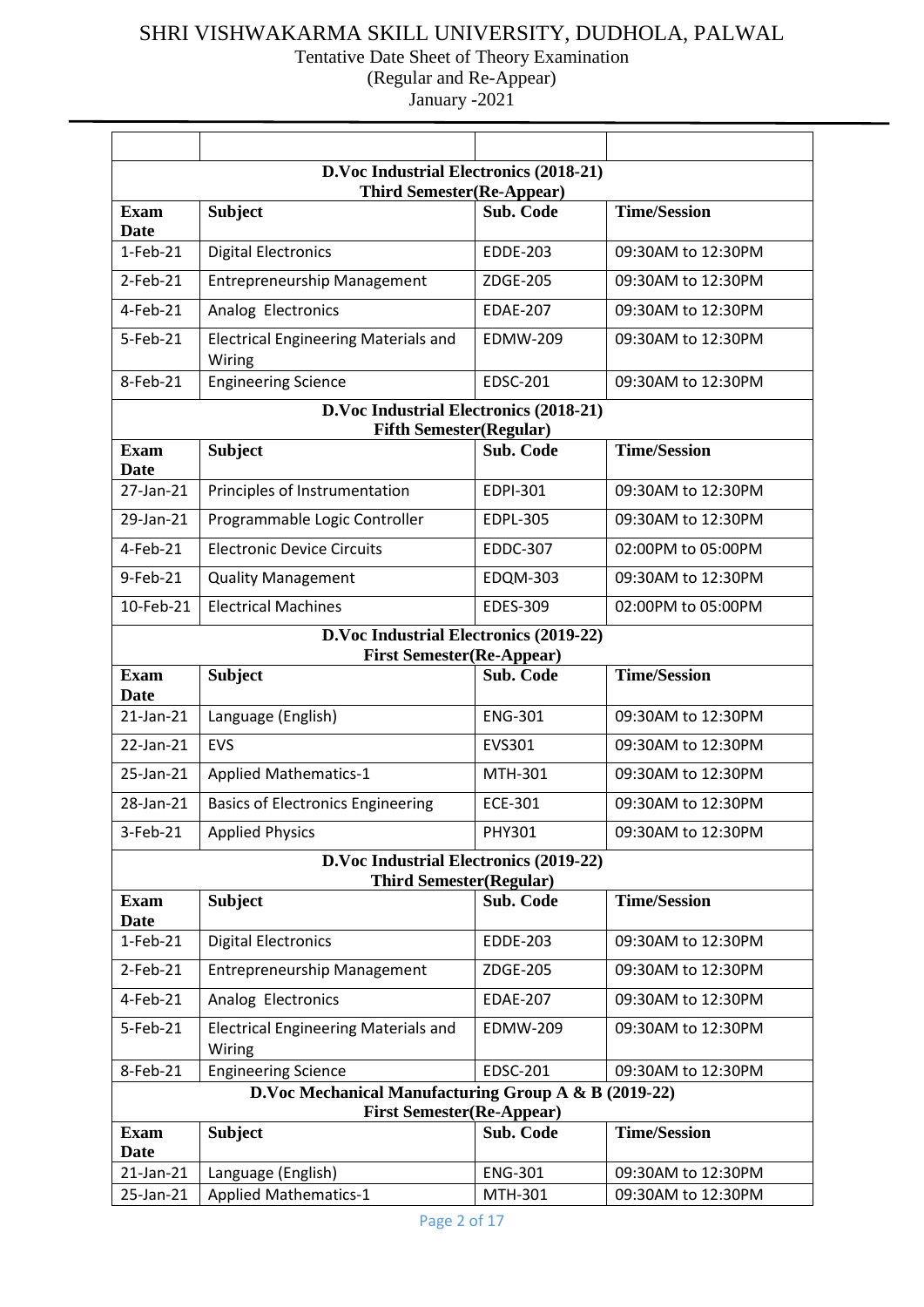Tentative Date Sheet of Theory Examination

(Regular and Re-Appear)

| 27-Jan-21    | <b>Workshop Technology</b>                       | ME303            | 09:30AM to 12:30PM  |
|--------------|--------------------------------------------------|------------------|---------------------|
| 28-Jan-21    | <b>Inspection &amp; Quality Control</b>          | <b>IMS302</b>    | 02:00PM to 05:00PM  |
| 29-Jan-21    | <b>Basics of Computer</b>                        | <b>CSE-301</b>   | 09:30AM to 12:30PM  |
| 9-Feb-21     | <b>Fundamentals of Industrial</b>                | <b>IMS-301</b>   | 09:30AM to 12:30PM  |
|              | Management                                       |                  |                     |
|              | D.Voc Mechanical Manufacturing Group-A (2019-22) |                  |                     |
|              | <b>Third Semester(Regular)</b>                   |                  |                     |
| <b>Exam</b>  | <b>Subject</b>                                   | Sub. Code        | <b>Time/Session</b> |
| <b>Date</b>  |                                                  |                  |                     |
| 22-Jan-21    | <b>EVS</b>                                       | EVS-401          | 09:30AM to 12:30PM  |
| 28-Jan-21    | <b>Basics of Electrical and Electronics</b>      | EE-401           | 09:30AM to 12:30PM  |
|              | Engineering                                      |                  |                     |
| 29-Jan-21    | <b>Estimating &amp; Costing</b>                  | <b>IMS-401</b>   | 02:00PM to 05:00PM  |
| 3-Feb-21     | <b>Applied Physics</b>                           | PHY-401          | 09:30AM to 12:30PM  |
| $6$ -Feb-21  | <b>Applied Mechanics</b>                         | ME-403           | 09:30AM to 12:30PM  |
| 5-Feb-21     | <b>CNC Machines &amp; Automation</b>             | ME-404           | 09:30AM to 12:30PM  |
|              | D.Voc Mechanical Manufacturing Group-B (2019-22) |                  |                     |
|              | <b>Third Semester(Regular)</b>                   |                  |                     |
| <b>Exam</b>  | <b>Subject</b>                                   | <b>Sub. Code</b> | <b>Time/Session</b> |
| <b>Date</b>  |                                                  |                  |                     |
| 22-Jan-20    | Manufacturing Process Technology I               | $MC-401$         | 09:30AM to 12:30PM  |
|              | and II                                           |                  |                     |
| 28-Jan-20    | Industrial best practices                        | MC-402           | 09:30AM to 12:30PM  |
|              |                                                  |                  |                     |
|              | <b>B.Voc Automotive Manufacturing (2017-20)</b>  |                  |                     |
|              | <b>First Semester(Re-Appear)</b>                 |                  |                     |
| <b>Exam</b>  | <b>Subject</b>                                   | <b>Sub. Code</b> | <b>Time/Session</b> |
| <b>Date</b>  |                                                  |                  |                     |
| $25$ -Jan-21 | <b>Applied Mathematics</b>                       | <b>BSC-101</b>   | 09:30AM to 12:30PM  |

| <b>B.Voc Automotive Manufacturing (2017-20)</b><br><b>Fourth Semester (Re-Appear)</b> |                                                           |                  |                     |  |  |
|---------------------------------------------------------------------------------------|-----------------------------------------------------------|------------------|---------------------|--|--|
| <b>Exam Date</b>                                                                      | <b>Subject</b>                                            | <b>Sub. Code</b> | <b>Time/Session</b> |  |  |
| $5$ -Feb $-21$                                                                        | <b>Computerised Numerical Control</b>                     | <b>BBME-214</b>  | 09:30AM to 12:30PM  |  |  |
|                                                                                       | Machines (CNC) II                                         |                  |                     |  |  |
|                                                                                       | <b>B.Voc Automotive Mechatronics (2017-20)</b>            |                  |                     |  |  |
|                                                                                       | <b>Fifth Semester (Re-Appear)</b>                         |                  |                     |  |  |
| <b>Exam Date</b>                                                                      | <b>Subject</b>                                            | <b>Sub. Code</b> | <b>Time/Session</b> |  |  |
| $2$ -Feb-21                                                                           | <b>Entrepreneurship Development</b>                       | ZBGE-303         | 09:30AM to 12:30PM  |  |  |
|                                                                                       | <b>B.Voc Automotive Mechatronics (2017-20)</b>            |                  |                     |  |  |
|                                                                                       | <b>Sixth Semester (Re-Appear)</b>                         |                  |                     |  |  |
| <b>Exam Date</b>                                                                      | <b>Subject</b>                                            | <b>Sub. Code</b> | <b>Time/Session</b> |  |  |
| $5$ -Feb $-21$                                                                        | <b>Consumer Affairs</b>                                   | ZBGE-304         | 02:00PM to 05:00PM  |  |  |
| <b>B.Voc Automotive Manufacturing (2018-21)</b>                                       |                                                           |                  |                     |  |  |
| <b>First Semester(Re-Appear)</b>                                                      |                                                           |                  |                     |  |  |
| <b>Exam Date</b>                                                                      | <b>Subject</b><br><b>Sub. Code</b><br><b>Time/Session</b> |                  |                     |  |  |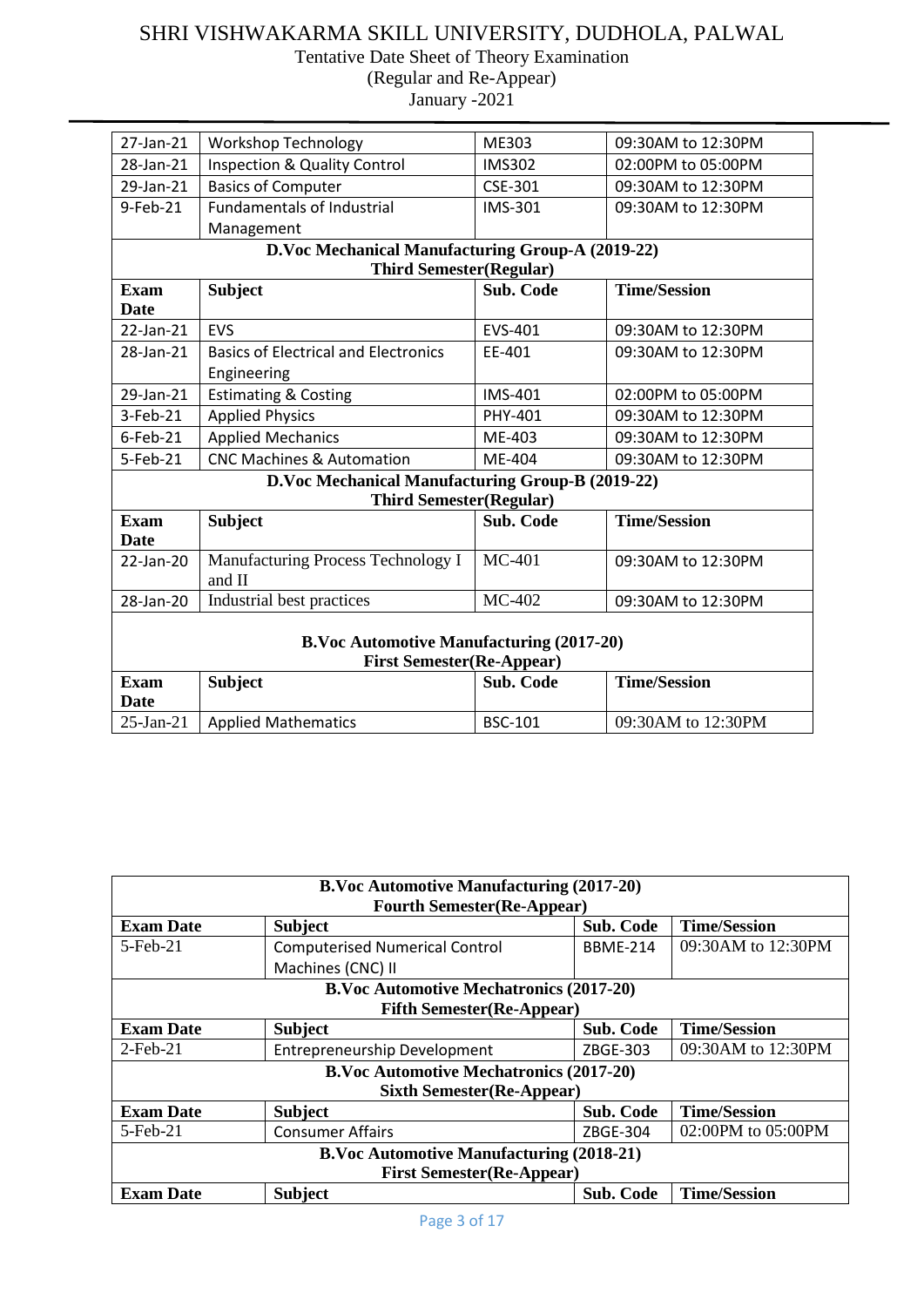Tentative Date Sheet of Theory Examination

(Regular and Re-Appear) January -2021

| 21-Jan-21        | <b>Manufacturing Technology</b>                                                     | <b>BBME-101</b> | 09:30AM to 12:30PM  |  |
|------------------|-------------------------------------------------------------------------------------|-----------------|---------------------|--|
| 29-Jan-21        | <b>Fundamental of Computers</b>                                                     | ZBCE-101        | 09:30AM to 12:30PM  |  |
|                  | <b>B.Voc Automotive Manufacturing (2018-21)</b><br><b>Third Semester(Re-Appear)</b> |                 |                     |  |
| <b>Exam Date</b> | <b>Subject</b>                                                                      | Sub. Code       | <b>Time/Session</b> |  |
| 22-Jan-21        | <b>Environmental Studies and Professional</b><br>Ethics                             | ZBGE-201        | 09:30AM to 12:30PM  |  |
| 27-Jan-21        | Workshop Technology - II                                                            | <b>BBME-205</b> | 09:30AM to 12:30PM  |  |
| $1-Feb-21$       | <b>Automobile Engineering</b>                                                       | <b>BBME-211</b> | 09:30AM to 12:30PM  |  |
| 3-Feb-21         | <b>Computer Aided Design</b>                                                        | <b>BBME-201</b> | 02:00PM to 05:00PM  |  |
| 5-Feb-21         | <b>Computerised Numerical Control (CNC)</b><br>Machines I                           | <b>BBME-213</b> | 09:30AM to 12:30PM  |  |
|                  | <b>B.Voc Automotive Manufacturing (2018-21)</b>                                     |                 |                     |  |
| <b>Exam Date</b> | <b>Fifth Semester(Regular)</b><br><b>Subject</b>                                    | Sub. Code       | <b>Time/Session</b> |  |
| 27-Jan-21        | <b>Hydraulics and Pneumatics</b>                                                    | <b>BBME-305</b> | 02:00PM to 05:00PM  |  |
| $1-Feb-21$       | Industry 4.0                                                                        | <b>BBME-309</b> | 02:00PM to 05:00PM  |  |
| 2-Feb-21         | <b>Entrepreneurship Development</b>                                                 | ZBGE-303        | 09:30AM to 12:30PM  |  |
| 9-Feb-21         | Operations Research and Industrial                                                  | <b>BBME-313</b> | 09:30AM to 12:30PM  |  |
|                  | Management                                                                          |                 |                     |  |
|                  | <b>B.Voc Automotive Mechatronics (2018-21)</b>                                      |                 |                     |  |
|                  | <b>First Semester(Re-Appear)</b>                                                    |                 |                     |  |
| <b>Exam Date</b> | <b>Subject</b>                                                                      | Sub. Code       | <b>Time/Session</b> |  |
| 21-Jan-21        | <b>Manufacturing Technology</b>                                                     | <b>BBME-101</b> | 09:30AM to 12:30PM  |  |
| 29-Jan-21        | <b>Fundamental of Computers</b>                                                     | ZBCE-101        | 09:30AM to 12:30PM  |  |
|                  | <b>B.Voc Automotive Mechatronics (2018-21)</b>                                      |                 |                     |  |
|                  | <b>Third Semester(Re-Appear)</b>                                                    |                 |                     |  |
| <b>Exam Date</b> | <b>Subject</b>                                                                      | Sub. Code       | <b>Time/Session</b> |  |
| 22-Jan-21        | Environmental studies and Professional<br>Ethics                                    | ZBGE-201        | 09:30AM to 12:30PM  |  |
| 28-Jan-21        | Electrical Machines & Control systems                                               | ABEE-201        | 09:30AM to 12:30PM  |  |
| $1-Feb-21$       | <b>Digital and Power Electronics</b>                                                | <b>ABEC-201</b> | 09:30AM to 12:30PM  |  |
| 4-Feb-21         | Microcontroller and Programmable Logic<br>Controller                                | <b>ABEC-205</b> | 09:30AM to 12:30PM  |  |
| 8-Feb-21         | <b>Sensors and Transducers</b>                                                      | <b>ABME-201</b> | 02:00PM to 05:00PM  |  |
|                  | <b>B.Voc Automotive Mechatronics (2018-21)</b><br><b>Fifth Semester(Regular)</b>    |                 |                     |  |
| <b>Exam Date</b> | <b>Subject</b>                                                                      | Sub. Code       | <b>Time/Session</b> |  |
| 1-Feb-21         | Industry 4.0                                                                        | <b>BBME-309</b> | 02:00PM to 05:00PM  |  |
| $2$ -Feb-21      | <b>Entrepreneurship Development</b>                                                 | ZBGE-303        | 09:30AM to 12:30PM  |  |
| 5-Feb-21         | <b>Digital Signal Processing</b>                                                    | ABEC-301        | 09:30AM to 12:30PM  |  |
| $6$ -Feb-21      | Design of Mechatronics                                                              | <b>ABME-303</b> | 09:30AM to 12:30PM  |  |
|                  | <b>B.Voc BPM and Analytics (2018-21)</b>                                            |                 |                     |  |
|                  | <b>First Semester(Re-Appear)</b>                                                    |                 |                     |  |
| <b>Exam Date</b> | <b>Subject</b>                                                                      | Sub. Code       | <b>Time/Session</b> |  |
| 25-Jan-21        | Fundamentals of Management &<br>Organisational Behaviour                            | GBGE101         | 09:30AM to 12:30PM  |  |
| 3-Feb-21         | Process in BPM-I                                                                    | GBSE102         | 09:30AM to 12:30PM  |  |
|                  |                                                                                     |                 |                     |  |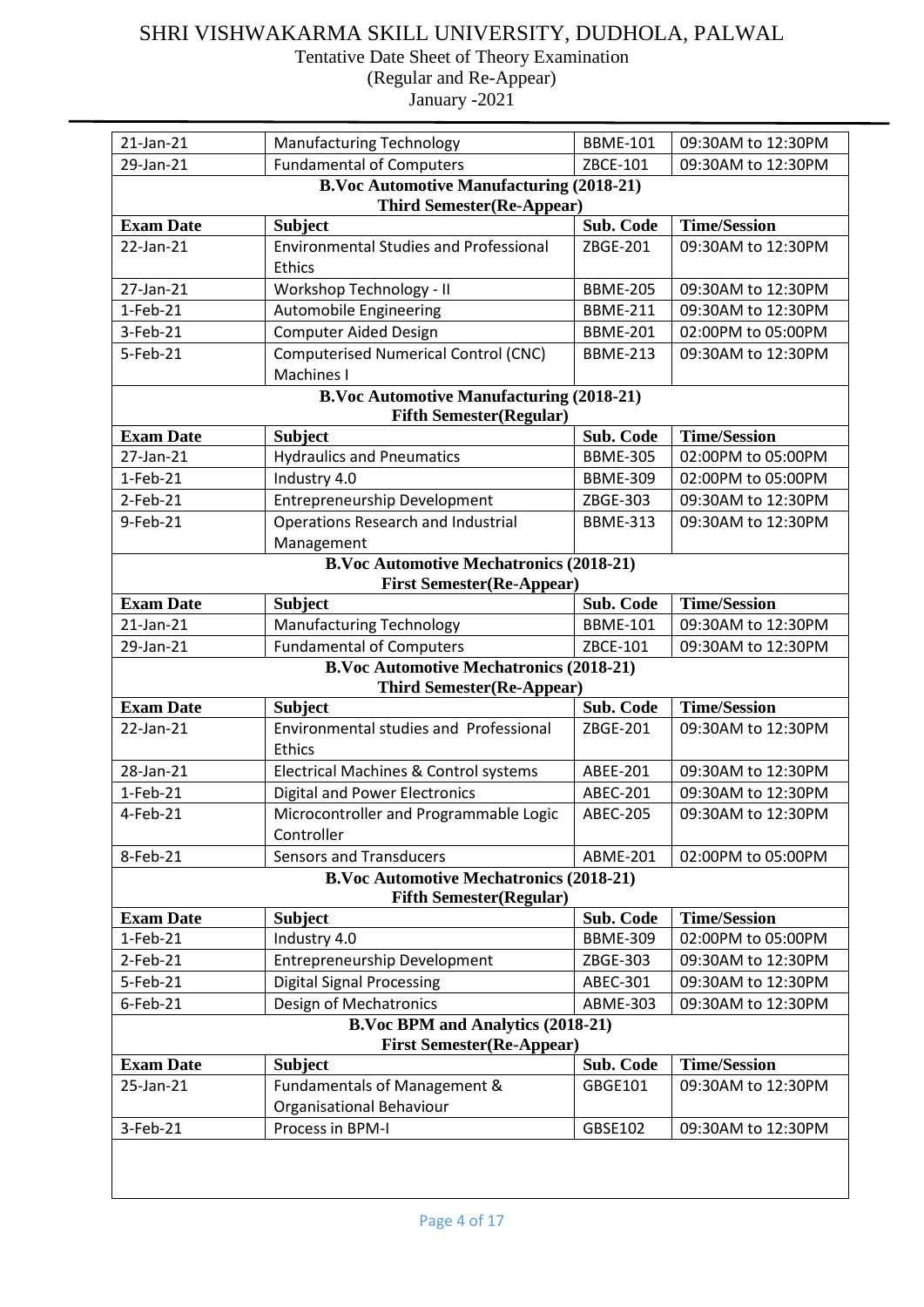| <b>B.Voc BPM and Analytics (2018-21)</b><br><b>Third Semester(Re-Appear)</b> |                                     |                  |                     |  |
|------------------------------------------------------------------------------|-------------------------------------|------------------|---------------------|--|
| <b>Exam Date</b>                                                             | <b>Subject</b>                      | <b>Sub. Code</b> | <b>Time/Session</b> |  |
| 22-Jan-21                                                                    | <b>Environmental Science</b>        | ZBGE201          | 09:30AM to 12:30PM  |  |
| 27-Jan-21                                                                    | Accounting & Finance for BPS        | GBGE203          | 09:30AM to 12:30PM  |  |
| 28-Jan-21                                                                    | Introduction to Operations Research | GBGE202          | 09:30AM to 12:30PM  |  |
| 29-Jan-21                                                                    | <b>DBMS</b>                         | GBSE202          | 09:30AM to 12:30PM  |  |

| <b>B.Voc BPM and Analytics (2018-21)</b><br><b>Fifth Semester(Regular)</b>         |                                                                                    |                  |                       |
|------------------------------------------------------------------------------------|------------------------------------------------------------------------------------|------------------|-----------------------|
| <b>Exam</b><br><b>Date</b>                                                         | <b>Subject</b>                                                                     | Sub. Code        | <b>Time/Session</b>   |
| $21$ -Jan- $21$                                                                    | <b>Supply Chain Management</b>                                                     | GBGE303          | 09:30AM to<br>12:30PM |
| $1-Feb-21$                                                                         | <b>Research Methodology</b>                                                        | GBSE302          | 09:30AM to<br>12:30PM |
| $2$ -Feb-21                                                                        | <b>Entrepreneurship Development</b>                                                | <b>GBGE304</b>   | 09:30AM to<br>12:30PM |
| 4-Feb-21                                                                           | Foreign Language                                                                   | ZBGE301          | 09:30AM to<br>12:30PM |
| 5-Feb-21                                                                           | <b>Consumer Affairs</b>                                                            | <b>ZBGE302</b>   | 02:00PM to<br>05:00PM |
| 8-Feb-21                                                                           | <b>Project Management</b>                                                          | GBSE301          | 09:30AM to<br>12:30PM |
| <b>B.Voc Robotics and Automation (2018-21)</b><br><b>First Semester(Re-Appear)</b> |                                                                                    |                  |                       |
| <b>Exam</b><br><b>Date</b>                                                         | <b>Subject</b>                                                                     | <b>Sub. Code</b> | <b>Time/Session</b>   |
| 25-Jan-21                                                                          | <b>Applied Mathematics</b>                                                         | ZBSC-101         | 09:30AM to<br>12:30PM |
| 3-Feb-21                                                                           | <b>Applied Physics</b>                                                             | ZBSC-103         | 09:30AM to<br>12:30PM |
|                                                                                    | <b>B.Voc Robotics and Automation (2018-21)</b><br><b>Third Semester(Re-Appear)</b> |                  |                       |
| <b>Exam</b><br><b>Date</b>                                                         | <b>Subject</b>                                                                     | <b>Sub. Code</b> | <b>Time/Session</b>   |
| $21$ -Jan- $21$                                                                    | Kinematics & Dynamics of Robots                                                    | <b>DBME-201</b>  | 09:30AM to<br>12:30PM |
| $22$ -Jan- $21$                                                                    | <b>EVS &amp; Industrial Ethics</b>                                                 | ZBGE-201         | 09:30AM to<br>12:30PM |
| 27-Jan-21                                                                          | <b>Hydraulics &amp; Pneumatics</b>                                                 | <b>DBME-207</b>  | 02:00PM to<br>05:00PM |
| 5-Feb-21                                                                           | Microprocessor & Microcontroller                                                   | <b>DBEC-203</b>  | 09:30AM to<br>12:30PM |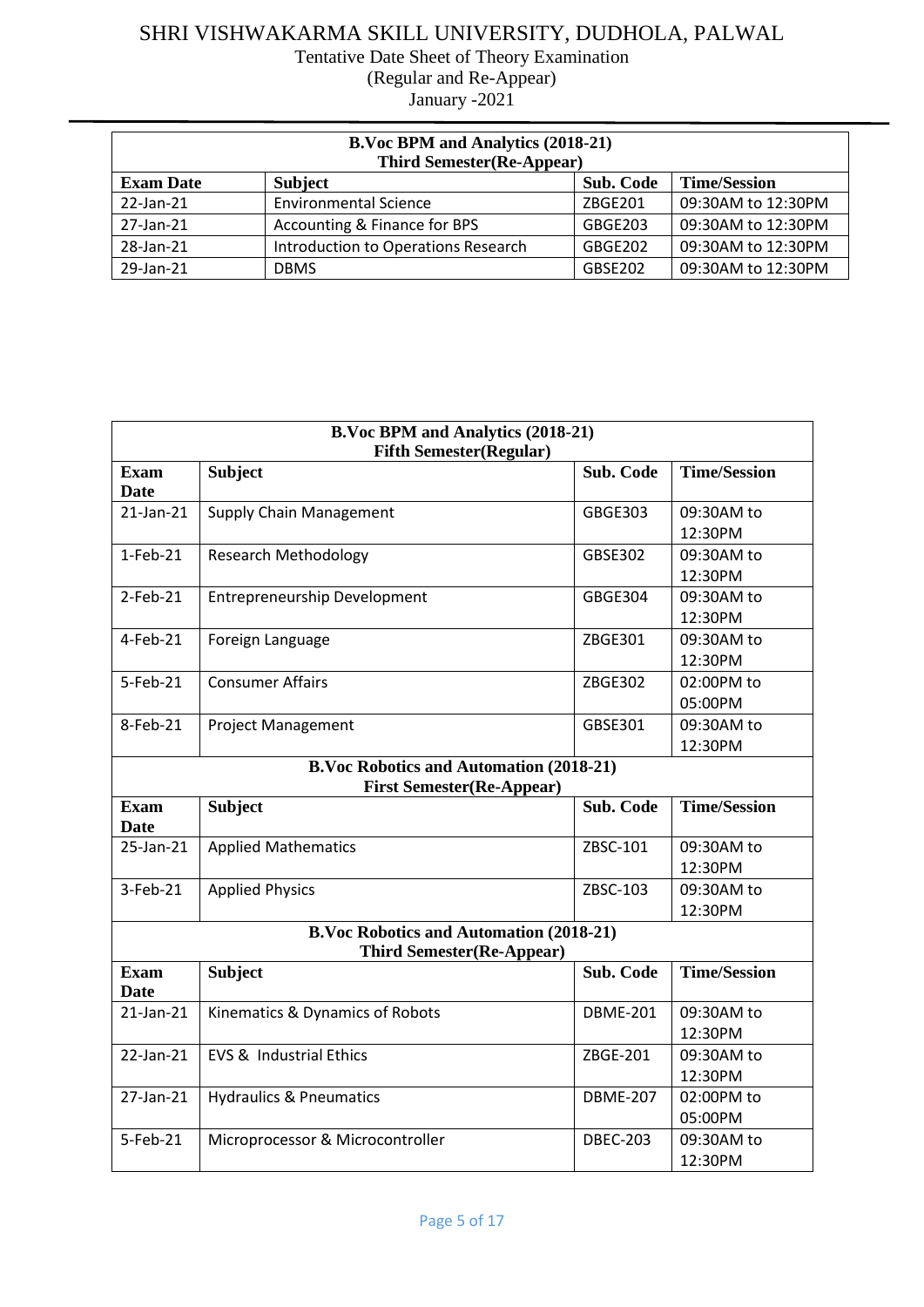Tentative Date Sheet of Theory Examination

(Regular and Re-Appear)

| 8-Feb-21                   | Sensors & Instrumentation                                                             | <b>DBEC-205</b> | 02:00PM to            |  |  |
|----------------------------|---------------------------------------------------------------------------------------|-----------------|-----------------------|--|--|
|                            |                                                                                       |                 | 05:00PM               |  |  |
|                            | <b>B.Voc Robotics and Automation (2018-21)</b><br><b>Fifth Semester (Regular)</b>     |                 |                       |  |  |
| <b>Exam</b><br><b>Date</b> | <b>Subject</b>                                                                        | Sub. Code       | <b>Time/Session</b>   |  |  |
| 28-Jan-21                  | <b>Mobile Robots</b>                                                                  | <b>DBME-303</b> | 09:30AM to<br>12:30PM |  |  |
| 29-Jan-21                  | Robotic Design and Control                                                            | <b>DBME-305</b> | 02:00PM to<br>05:00PM |  |  |
| $1-Feb-21$                 | <b>Power Electronics &amp; Drives</b>                                                 | <b>DBEE-307</b> | 09:30AM to<br>12:30PM |  |  |
| $2$ -Feb-21                | Entrepreneurship                                                                      | ZBGE-304        | 09:30AM to<br>12:30PM |  |  |
| $4-Feb-21$                 | <b>Linear Integrated Circuits</b>                                                     | <b>DBEC-301</b> | 02:00PM to<br>05:00PM |  |  |
|                            | <b>B.Voc Tool and Die Manufacturing (2018-21)</b><br><b>First Semester(Re-Appear)</b> |                 |                       |  |  |
| <b>Exam</b><br>Date        | <b>Subject</b>                                                                        | Sub. Code       | <b>Time/Session</b>   |  |  |
| 25-Jan-21                  | <b>Applied Mathematics</b>                                                            | ZBSC-101        | 09:30AM to<br>12:30PM |  |  |
| 27-Jan-21                  | <b>Workshop Technology</b>                                                            | <b>CBME-101</b> | 09:30AM to<br>12:30PM |  |  |
| 28-Jan-21                  | Basics of Electrical and Electronics Engineering                                      | ZBEE-104        | 09:30AM to<br>12:30PM |  |  |
| 3-Feb-21                   | <b>Applied Physics</b>                                                                | ZBSC-103        | 09:30AM to<br>12:30PM |  |  |
| 5-Feb-21                   | <b>Fundamentals of CNC Machines</b>                                                   | <b>CBME-103</b> | 09:30AM to<br>12:30PM |  |  |
|                            | <b>B.Voc Tool and Die Manufacturing (2018-21)</b>                                     |                 |                       |  |  |
|                            | <b>Third Semester(Re-Appear)</b>                                                      |                 | <b>Time/Session</b>   |  |  |
| <b>Exam</b><br>Date        | <b>Subject</b>                                                                        | Sub. Code       |                       |  |  |
| 21-Jan-21                  | Introduction to Press Tools, Dies & Moulds                                            | <b>CBME-205</b> | 02:00PM to<br>05:00PM |  |  |
| 22-Jan-21                  | <b>EVS &amp; Industrial Ethics</b>                                                    | ZBGE-201        | 09:30AM to<br>12:30PM |  |  |
| 29-Jan-21                  | Introduction to Jigs and Fixtures                                                     | <b>CBME-201</b> | 09:30AM to<br>12:30PM |  |  |
| $2$ -Feb-21                | <b>Measurement and Metrology</b>                                                      | <b>BBME-106</b> | 02:00PM to<br>05:00PM |  |  |
| 3-Feb-21                   | CAD-1                                                                                 | <b>CBME-203</b> | 02:00PM to<br>05:00PM |  |  |
|                            | <b>B.Voc Tool and Die Manufacturing (2018-21)</b><br><b>Fifth Semester (Regular)</b>  |                 |                       |  |  |
| <b>Exam</b><br>Date        | <b>Subject</b>                                                                        | Sub. Code       | <b>Time/Session</b>   |  |  |
| 21-Jan-21                  | Dies and Moulds                                                                       | <b>CBME-301</b> | 09:30AM to<br>12:30PM |  |  |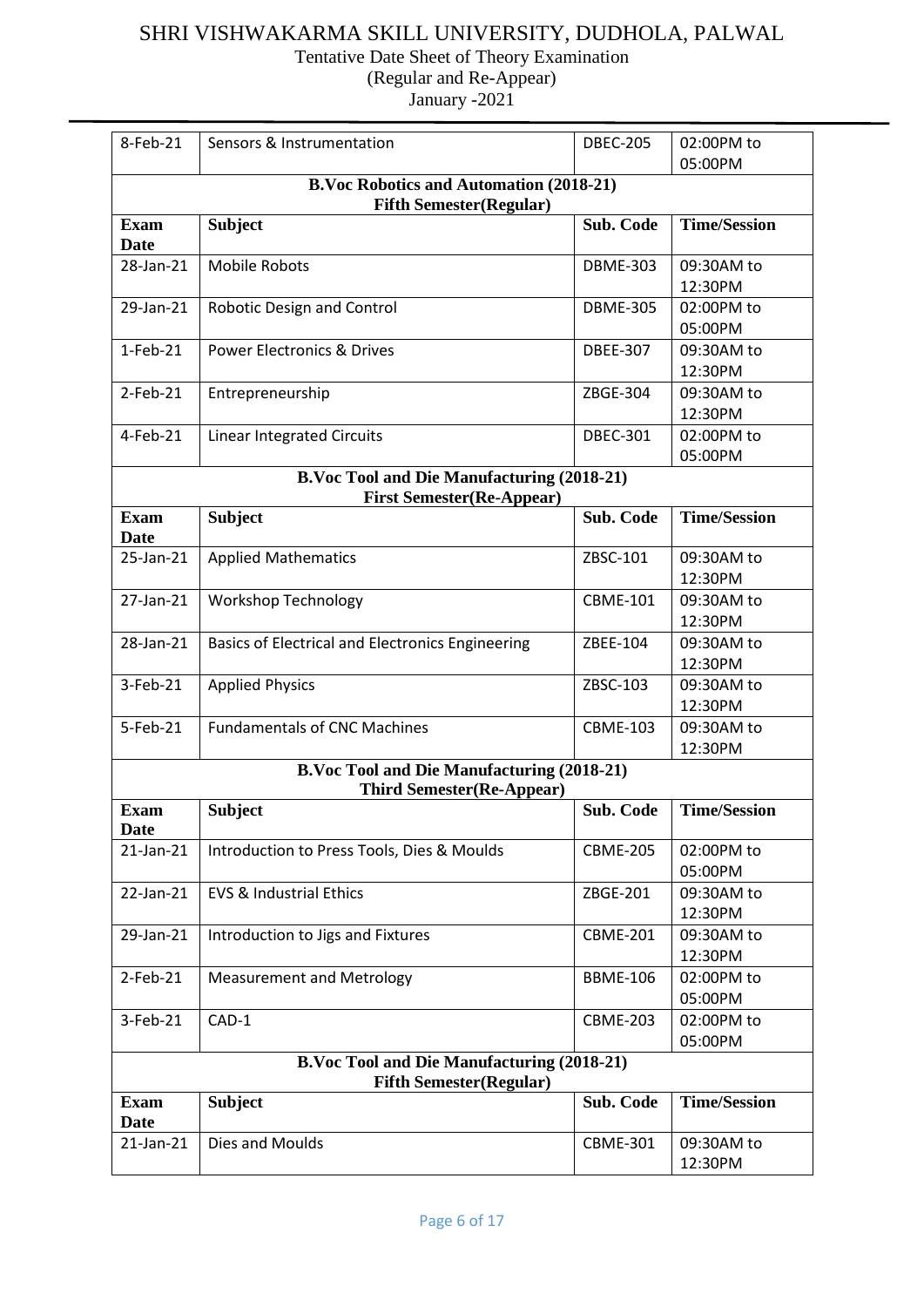### SHRI VISHWAKARMA SKILL UNIVERSITY, DUDHOLA, PALWAL Tentative Date Sheet of Theory Examination

(Regular and Re-Appear)

| 25-Jan-21   | <b>Statistical Quality Control</b>   | CBSC-110        | 02:00PM to |
|-------------|--------------------------------------|-----------------|------------|
|             |                                      |                 | 05:00PM    |
| 27-Jan-21   | <b>Pneumatics &amp; Hydraulics</b>   | <b>CBME-305</b> | 02:00PM to |
|             |                                      |                 | 05:00PM    |
| 28-Jan-21   | Non-Conventional Machining Processes | <b>CBME-303</b> | 02:00PM to |
|             |                                      |                 | 05:00PM    |
| $2$ -Feb-21 | Entrepreneurship                     | ZBGE-313        | 09:30AM to |
|             |                                      |                 | 12:30PM    |

| <b>B.Voc Automotive Component Manufacturing (2019-22)</b><br><b>Second Semester (Re-Appear)</b> |                                                                                              |                 |                     |
|-------------------------------------------------------------------------------------------------|----------------------------------------------------------------------------------------------|-----------------|---------------------|
| <b>Exam Date</b>                                                                                | <b>Subject</b>                                                                               | Sub. Code       | <b>Time/Session</b> |
| $21$ -Jan- $21$                                                                                 | <b>Communication Skills</b>                                                                  | ZBSE-101        | 09:30AM to          |
|                                                                                                 |                                                                                              |                 | 12:30PM             |
| 25-Jan-21                                                                                       | <b>Applied Mathematics</b>                                                                   | ZBSC-101        | 09:30AM to          |
|                                                                                                 |                                                                                              |                 | 12:30PM             |
| 28-Jan-21                                                                                       | <b>Basics of Electrical and Electronics</b>                                                  | ZBEE-106        | 09:30AM to          |
|                                                                                                 | Engineering                                                                                  |                 | 12:30PM             |
| 29-Jan-21                                                                                       | <b>Fundamental of Computers</b>                                                              | ZBCE-101        | 09:30AM to          |
|                                                                                                 |                                                                                              |                 | 12:30PM             |
| $2$ -Feb-21                                                                                     | <b>Advanced Welding Technology</b>                                                           | LBME-104        | 09:30AM to          |
|                                                                                                 |                                                                                              |                 | 12:30PM             |
| 3-Feb-21                                                                                        | <b>Applied Physics</b>                                                                       | ZBSC-103        | 09:30AM to          |
|                                                                                                 |                                                                                              |                 | 12:30PM             |
| 5-Feb-21                                                                                        | <b>Fundamentals of CNC Machines</b>                                                          | LBME-103        | 09:30AM to          |
|                                                                                                 |                                                                                              |                 | 12:30PM             |
| 9-Feb-21                                                                                        | Fundamentals of Industrial Management                                                        | ZBGE-101        | 09:30AM to          |
|                                                                                                 |                                                                                              |                 | 12:30PM             |
|                                                                                                 | <b>B.Voc Automotive Component Manufacturing (2019-22)</b><br><b>Fourth Semester(Regular)</b> |                 |                     |
| <b>Exam Date</b>                                                                                | <b>Subject</b>                                                                               | Sub. Code       | <b>Time/Session</b> |
| $21$ -Jan- $21$                                                                                 | Introduction to Press Tools, Dies and                                                        | <b>LBME-207</b> | 02:00PM to          |
|                                                                                                 | Moulds                                                                                       |                 | 05:00PM             |
| 22-Jan-21                                                                                       | <b>Environmental Science (EVS)</b>                                                           | ZBGE-201        | 09:30AM to          |
|                                                                                                 |                                                                                              |                 | 12:30PM             |
| $1-Feb-21$                                                                                      | <b>Automobile Engineering</b>                                                                | LBME-206        | 09:30AM to          |
|                                                                                                 |                                                                                              |                 | 12:30PM             |
| 3-Feb-21                                                                                        | CAD-I                                                                                        | <b>LBME-203</b> | 02:00PM to          |
|                                                                                                 |                                                                                              |                 | 05:00PM             |
| 4-Feb-21                                                                                        | <b>Quality Control &amp; Reliability Engineering</b>                                         | <b>LBME-202</b> | 09:30AM to          |
|                                                                                                 |                                                                                              |                 | 12:30PM             |
| 5-Feb-21                                                                                        | <b>Consumer Affairs</b>                                                                      | ZBGE-202        | 02:00PM to          |
|                                                                                                 |                                                                                              |                 | 05:00PM             |
| 10-Feb-21                                                                                       | <b>Electrical Machines and Drives</b>                                                        | <b>LBME-204</b> | 02:00PM to          |
|                                                                                                 |                                                                                              |                 | 05:00PM             |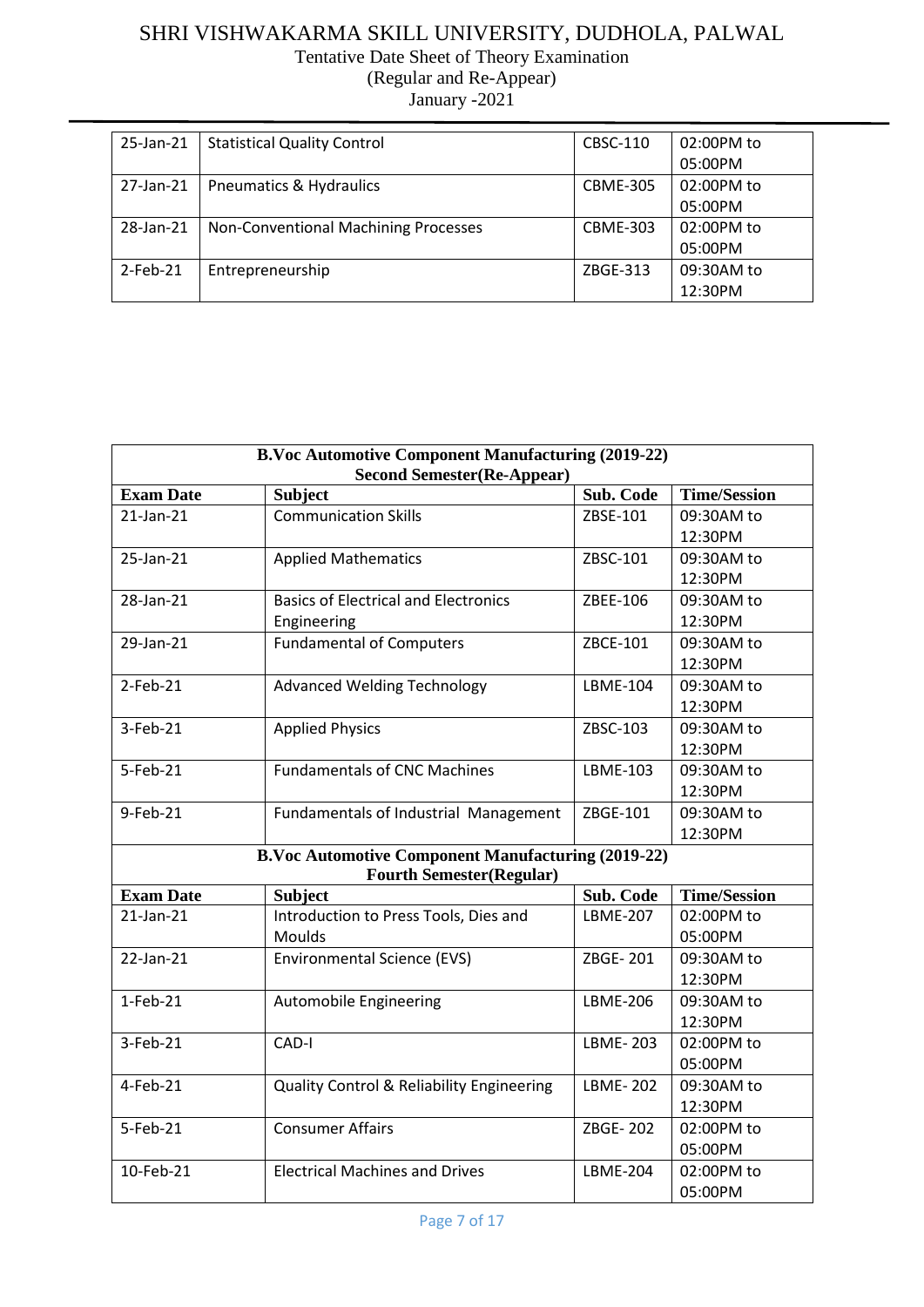| <b>B.Voc Automotive Mechatronics (Captive) (2019-21)</b><br><b>Third Semester (Re-Appear)</b> |                                                                                             |                 |                     |
|-----------------------------------------------------------------------------------------------|---------------------------------------------------------------------------------------------|-----------------|---------------------|
| <b>Exam Date</b>                                                                              | <b>Subject</b>                                                                              | Sub. Code       | <b>Time/Session</b> |
| 28-Jan-21                                                                                     | Electrical Machines & Control systems                                                       | ABEE-201        | 09:30AM to          |
|                                                                                               |                                                                                             |                 | 12:30PM             |
|                                                                                               | <b>B.Voc Automotive Mechatronics (Captive) (2019-21)</b><br><b>Fifth Semester (Regular)</b> |                 |                     |
| <b>Exam Date</b>                                                                              | <b>Subject</b>                                                                              | Sub. Code       | <b>Time/Session</b> |
| 21-Jan-21                                                                                     | Soft Skills with Communication                                                              | <b>BBME-304</b> | 09:30AM to          |
|                                                                                               |                                                                                             |                 | 12:30PM             |
| 29-Jan-21                                                                                     | <b>Computer Integrated Manufacturing</b>                                                    | <b>CBME-304</b> | 09:30AM to          |
|                                                                                               |                                                                                             |                 | 12:30PM             |
| $1-Feb-21$                                                                                    | <b>Digital and Power Electronics</b>                                                        | ABCE-201        | 09:30AM to          |
|                                                                                               |                                                                                             |                 | 12:30PM             |
| 4-Feb-21                                                                                      | <b>Electronic Devices &amp; Circuits</b>                                                    | <b>DBEC-202</b> | 02:00PM to          |
|                                                                                               |                                                                                             |                 | 05:00PM             |
|                                                                                               | <b>B.Voc Agriculture (2019-22)</b>                                                          |                 |                     |
|                                                                                               | <b>First Semester (Re--Appear)</b>                                                          |                 |                     |
| <b>Exam Date</b>                                                                              | <b>Subject</b>                                                                              | Sub. Code       | <b>Time/Session</b> |
| 21-Jan-21                                                                                     | <b>Communication Skills</b>                                                                 | <b>ENG-501</b>  | 09:30AM to          |
|                                                                                               |                                                                                             |                 | 12:30PM             |
| 25-Jan-21                                                                                     | <b>Basics of Agriculture Farming</b>                                                        | AGR-503         | 09:30AM to          |
|                                                                                               |                                                                                             |                 | 12:30PM             |
| 27-Jan-21                                                                                     | <b>Fundamental of Rural Development</b>                                                     | AGR-502         | 09:30AM to          |
|                                                                                               |                                                                                             |                 | 12:30PM             |
| 29-Jan-21                                                                                     | <b>Fundamental of Computers</b>                                                             | AGRCS501        | 09:30AM to          |
|                                                                                               |                                                                                             |                 | 12:30PM             |
|                                                                                               | B.Voc Agriculture (2019-22)<br><b>Third Semester (Regular)</b>                              |                 |                     |
| <b>Exam Date</b>                                                                              | <b>Subject</b>                                                                              | Sub. Code       | <b>Time/Session</b> |
| 22-Jan-21                                                                                     | <b>EVS</b>                                                                                  | AGR-605         | 09:30AM to          |
|                                                                                               |                                                                                             |                 | 12:30PM             |
| 28-Jan-21                                                                                     | Value Chain Management                                                                      | AGR-606         | 09:30AM to          |
|                                                                                               |                                                                                             |                 | 12:30PM             |
| 29-Jan-21                                                                                     | Lean Manufacturing                                                                          | AGR-607         | 02:00PM to          |
|                                                                                               |                                                                                             |                 | 05:00PM             |
| $1-Feb-21$                                                                                    | Dairy Farming                                                                               | AGR-608         | 09:30AM to          |
|                                                                                               |                                                                                             |                 | 12:30PM             |
| 2-Feb-21                                                                                      | Dairy Technology                                                                            | AGR-609         | 09:30AM to          |
|                                                                                               |                                                                                             |                 | 12:30PM             |
|                                                                                               | <b>B.Voc Mechatronics (2019-22)</b><br><b>First Semester (Re-Appear)</b>                    |                 |                     |
| <b>Exam Date</b>                                                                              | <b>Subject</b>                                                                              | Sub. Code       | <b>Time/Session</b> |
| 21-Jan-21                                                                                     | <b>Communication Skills</b>                                                                 | <b>ENG-501</b>  | 09:30AM to          |
|                                                                                               |                                                                                             |                 | 12:30PM             |
| 25-Jan-21                                                                                     | <b>Applied Mathematics</b>                                                                  | MTH-501         | 09:30AM to          |
|                                                                                               |                                                                                             |                 | 12:30PM             |
| 27-Jan-21                                                                                     | <b>Workshop Technology</b>                                                                  | ME-505          | 09:30AM to          |
|                                                                                               |                                                                                             |                 | 12:30PM             |
| 29-Jan-21                                                                                     | <b>Fundamental of Computers</b>                                                             | CSE-501         | 09:30AM to          |
|                                                                                               |                                                                                             |                 | 12:30PM             |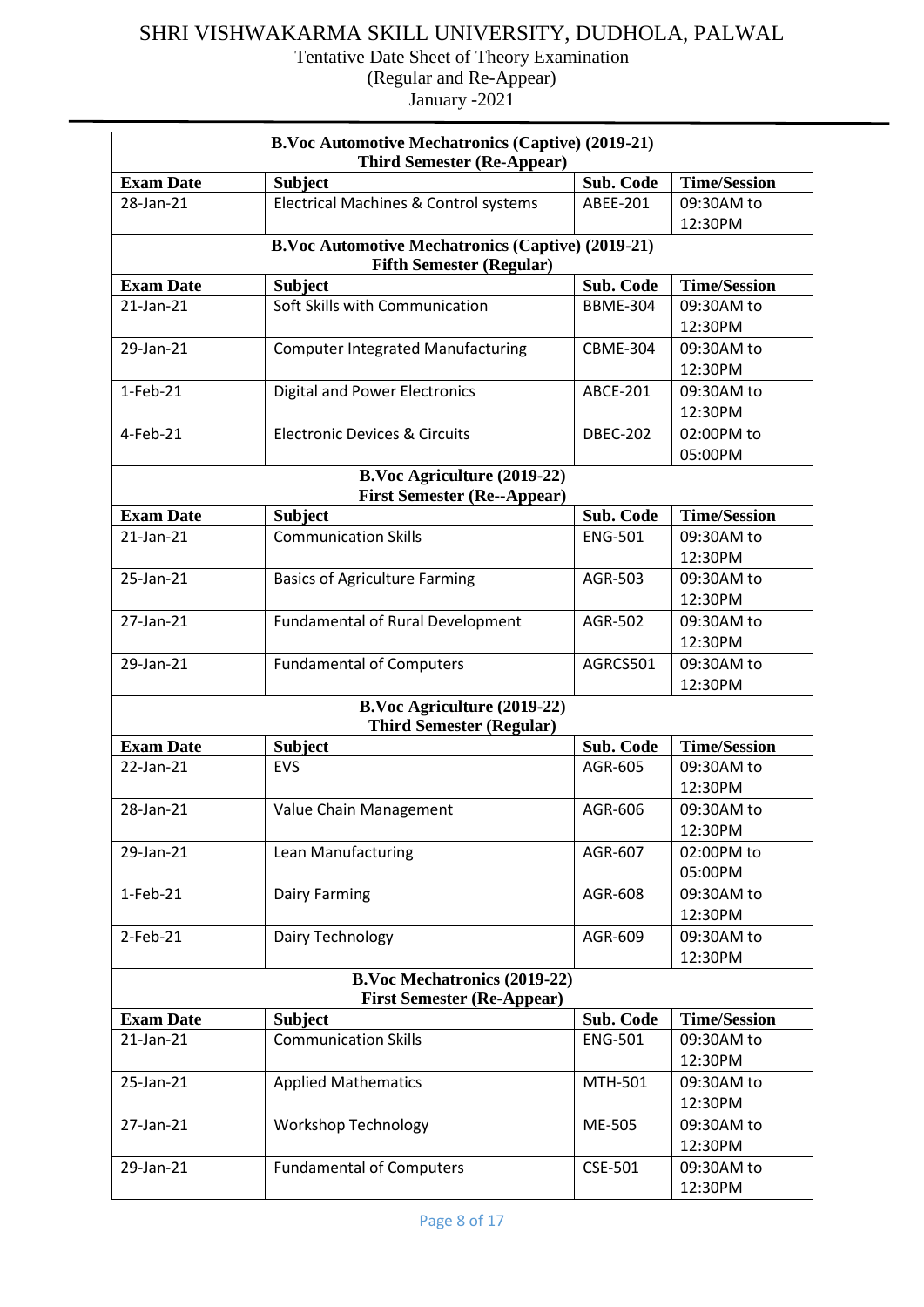## SHRI VISHWAKARMA SKILL UNIVERSITY, DUDHOLA, PALWAL Tentative Date Sheet of Theory Examination

(Regular and Re-Appear) January -2021

| $2$ -Feb-21      | <b>Measurement and Metrology</b>             | ME-503           | 02:00PM to          |
|------------------|----------------------------------------------|------------------|---------------------|
|                  |                                              |                  | 05:00PM             |
| 9-Feb-21         | <b>Fundamentals of Industrial Management</b> | <b>IMS-501</b>   | 09:30AM to          |
|                  | and Safety                                   |                  | 12:30PM             |
|                  | <b>B.Voc Mechatronics (2019-22)</b>          |                  |                     |
|                  | <b>Third Semester (Regular)</b>              |                  |                     |
| <b>Exam Date</b> | <b>Subject</b>                               | <b>Sub. Code</b> | <b>Time/Session</b> |
| 22-Jan-21        | <b>EVS</b>                                   | EVS-601          | 09:30AM to          |
|                  |                                              |                  | 12:30PM             |
| 27-Jan-21        | <b>Hydraulics and Pneumatics</b>             | ME-605           | 02:00PM to          |
|                  |                                              |                  | 05:00PM             |
| $1-Feb-21$       | <b>Digital and Power Electronics</b>         | ECE-601          | 09:30AM to          |
|                  |                                              |                  | 12:30PM             |
| 3-Feb-21         | <b>Applied Physics</b>                       | PHY-601          | 09:30AM to          |
|                  |                                              |                  | 12:30PM             |
| 4-Feb-21         | Microcontroller and Programmable Logic       | ECE-604          | 09:30AM to          |
|                  | Controller                                   |                  | 12:30PM             |
| 10-Feb-21        | Electrical Machines & Control systems        | EE-603           | 02:00PM to          |
|                  |                                              |                  | 05:00PM             |

| <b>B.Voc Management-Financial Services (2019-22)</b> |                                                          |                  |                       |  |
|------------------------------------------------------|----------------------------------------------------------|------------------|-----------------------|--|
| <b>First Semester (Re-Appear)</b>                    |                                                          |                  |                       |  |
| <b>Exam Date</b>                                     | <b>Subject</b>                                           | Sub. Code        | <b>Time/Session</b>   |  |
| $21$ -Jan- $21$                                      | <b>Communication Skills</b>                              | GBSE-101         | 09:30AM to<br>12:30PM |  |
| 22-Jan-21                                            | <b>Basics of Accounts</b>                                | <b>BFS502</b>    | 02:00PM to<br>05:00PM |  |
| 25-Jan-21                                            | Fundamentals of Management &<br>Organisational Behaviour | GBGE103          | 09:30AM to<br>12:30PM |  |
| 27-Jan-21                                            | <b>Micro Finance</b>                                     | <b>BFS504</b>    | 09:30AM to<br>12:30PM |  |
| 28-Jan-21                                            | <b>Indian Financial System</b>                           | <b>BFS501</b>    | 09:30AM to<br>12:30PM |  |
| 29-Jan-21                                            | <b>Basics of Computer</b>                                | GBSE103          | 09:30AM to<br>12:30PM |  |
| 1-Feb-21                                             | Principles and Practices of Banking                      | <b>BFS503</b>    | 09:30AM to<br>12:30PM |  |
|                                                      | <b>B.Voc Management-Financial Services (2019-22)</b>     |                  |                       |  |
| <b>Third Semester (Regular)</b>                      |                                                          |                  |                       |  |
| <b>Exam Date</b>                                     | <b>Subject</b>                                           | <b>Sub. Code</b> | <b>Time/Session</b>   |  |
| 22-Jan-21                                            | <b>Economics for Bankers</b>                             | <b>BFS601</b>    | 09:30AM to<br>12:30PM |  |
| $2$ -Feb-21                                          | Principles and Practices of Insurance                    | <b>BES606</b>    | 09:30AM to<br>12:30PM |  |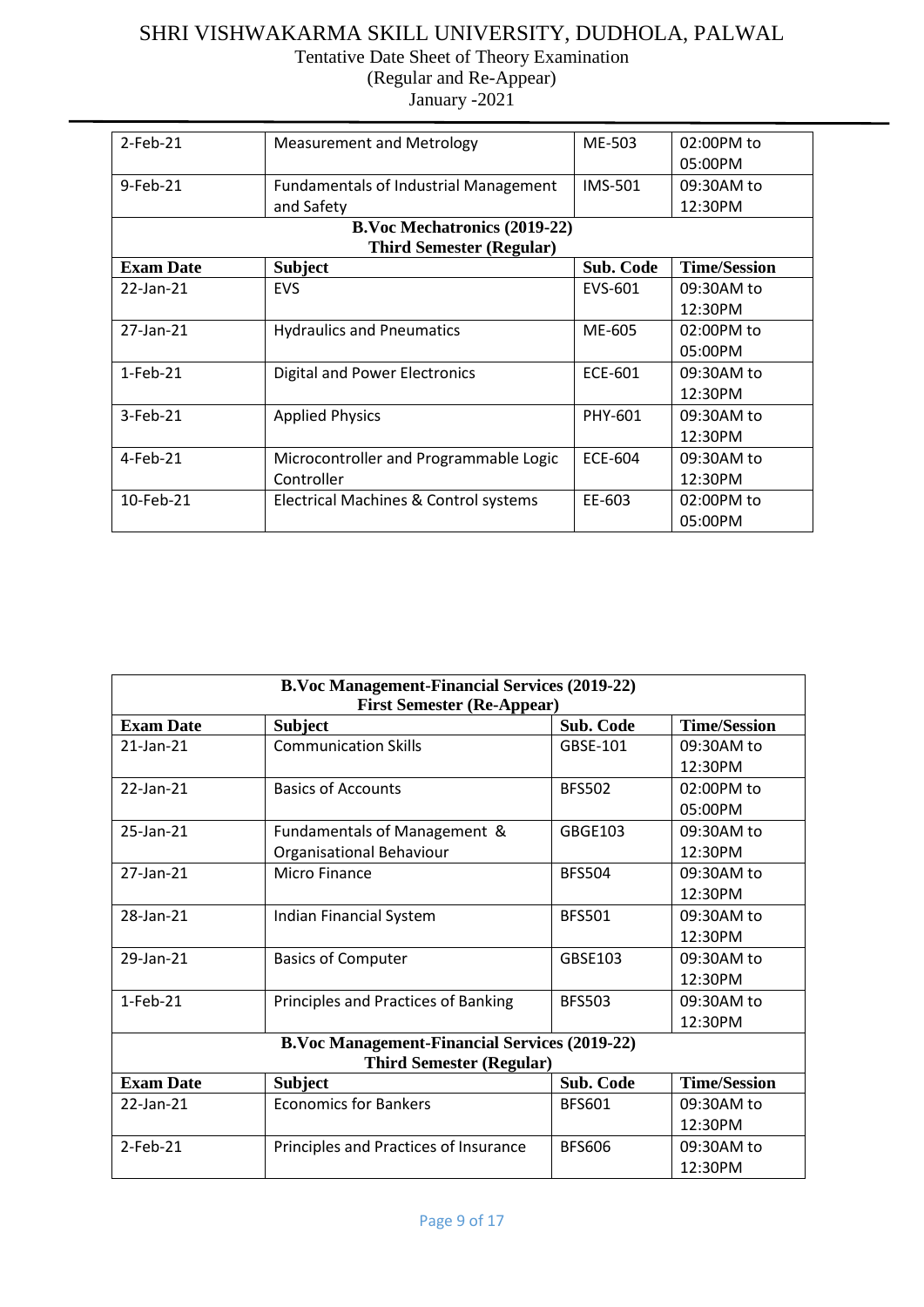| 3-Feb-21         | <b>Spreadsheet Modelling</b>                                                            | GBSE105        | 09:30AM to            |
|------------------|-----------------------------------------------------------------------------------------|----------------|-----------------------|
|                  |                                                                                         |                | 12:30PM               |
| $4-Feb-21$       | <b>Business Statistics &amp; SPSS</b>                                                   | <b>BFS604</b>  | 09:30AM to            |
|                  |                                                                                         |                | 12:30PM               |
| 5-Feb-21         | <b>Mutual Fund Operations</b>                                                           | <b>BFS605</b>  | 09:30AM to            |
|                  |                                                                                         |                | 12:30PM               |
| 8-Feb-21         | Human Resource Management                                                               | <b>BFS602</b>  | 09:30AM to            |
|                  |                                                                                         |                | 12:30PM               |
| 9-Feb-21         | Introduction to Fintech                                                                 | <b>BFS607</b>  | 09:30AM to            |
|                  |                                                                                         |                | 12:30PM               |
|                  | <b>B.Voc Management-BPM and Analytics (2019-22)</b><br><b>First Semester(Re-Appear)</b> |                |                       |
| <b>Exam Date</b> | <b>Subject</b>                                                                          | Sub. Code      | <b>Time/Session</b>   |
| 21-Jan-21        | IT/ITeS (Workbook)                                                                      | <b>GBGE103</b> | 09:30AM to            |
|                  |                                                                                         |                | 12:30PM               |
| 25-Jan-21        | Fundamentals of Management &                                                            | GBGE101        | 09:30AM to            |
|                  | Organisational Behaviour                                                                |                | 12:30PM               |
| 28-Jan-21        | <b>Industrial Ethics &amp; CSR</b>                                                      | <b>GBGE102</b> | 09:30AM to            |
|                  |                                                                                         |                | 12:30PM               |
| 29-Jan-21        | <b>Basics of Computer</b>                                                               | GBSE103        | 09:30AM to            |
|                  |                                                                                         |                | 12:30PM               |
| 3-Feb-21         | Process in BPM-I                                                                        | GBSE102        | 09:30AM to            |
|                  |                                                                                         |                | 12:30PM               |
|                  | <b>B.Voc Management-BPM and Analytics (2019-22)</b><br><b>Third Semester(Regular)</b>   |                |                       |
| <b>Exam Date</b> | <b>Subject</b>                                                                          | Sub. Code      | <b>Time/Session</b>   |
|                  |                                                                                         |                |                       |
|                  |                                                                                         |                |                       |
| 22-Jan-21        | <b>Environmental Science</b>                                                            | AEC602         | 09:30AM to<br>12:30PM |
| $2$ -Feb-21      |                                                                                         | <b>MGM502</b>  | 09:30AM to            |
|                  | <b>Entrepreneurship Development</b>                                                     |                | 12:30PM               |
|                  | <b>B.Voc Mechanical Manufacturing (2019-22)</b>                                         |                |                       |
|                  | (Anand Group, Hero Motocorp, Senior India and SKH Metals)                               |                |                       |
|                  | <b>First Semester(Re-Appear)</b>                                                        |                |                       |
| <b>Exam Date</b> | <b>Subject</b>                                                                          | Sub. Code      | <b>Time/Session</b>   |
| 21-Jan-21        |                                                                                         |                | 09:30AM to            |
|                  | <b>Communication Skills</b>                                                             | <b>ENG-501</b> | 12:30PM               |
| 25-Jan-21        |                                                                                         |                | 09:30AM to            |
|                  | <b>Applied Mathematics</b>                                                              | MTH-501        | 12:30PM               |
| 27-Jan-21        |                                                                                         |                | 09:30AM to            |
|                  | <b>Workshop Technology</b>                                                              | ME-505         | 12:30PM               |
| 29-Jan-21        |                                                                                         |                | 09:30AM to            |
|                  | <b>Fundamental of Computers</b>                                                         | <b>CSE-501</b> | 12:30PM               |
| 2-Feb-21         |                                                                                         |                | 02:00PM to            |
|                  | <b>Measurement and Metrology</b>                                                        | ME-503         | 05:00PM               |
| 9-Feb-21         | <b>Fundamentals of Industrial</b><br>Management and Safety                              | <b>IMS-501</b> | 09:30AM to<br>12:30PM |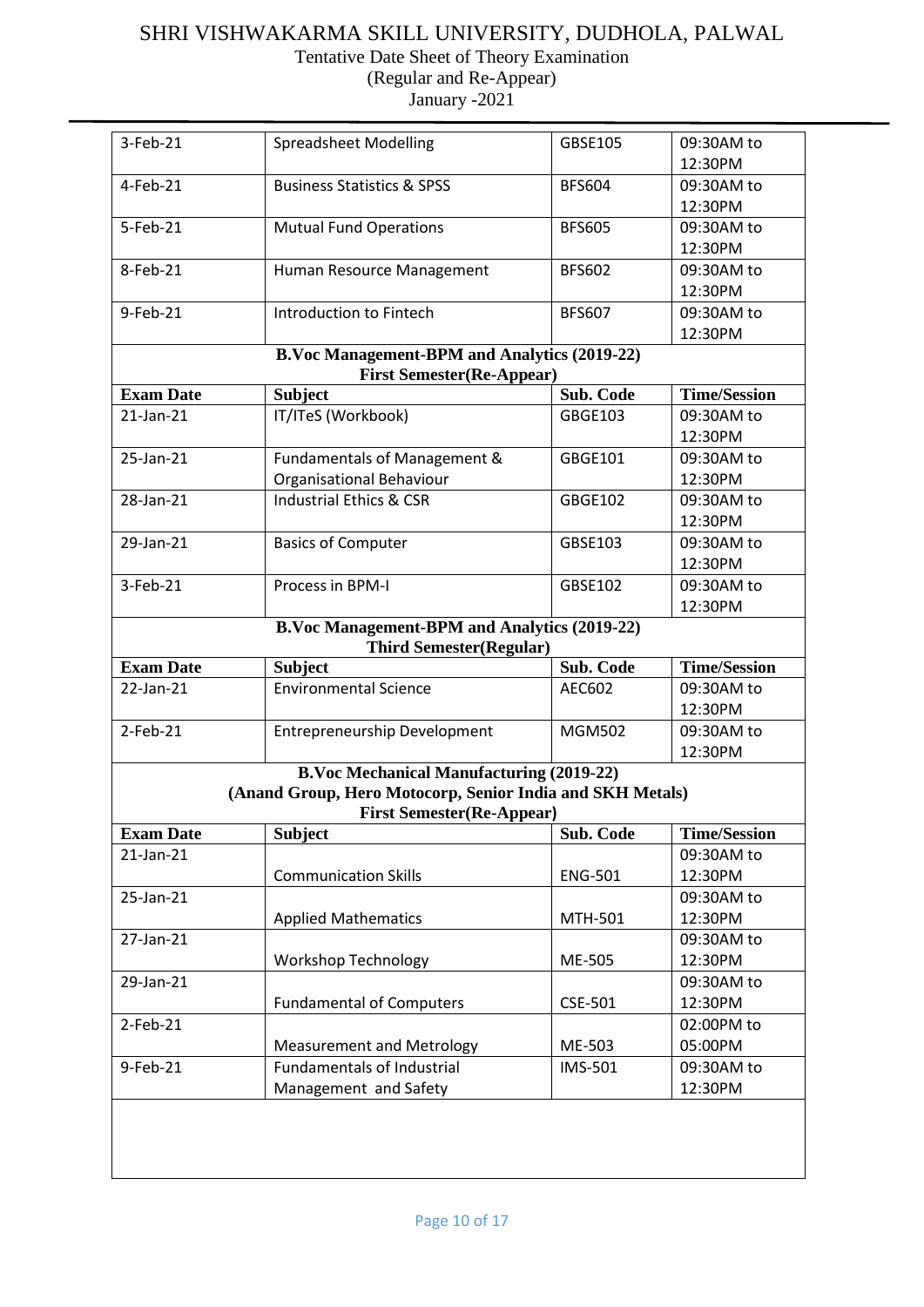| <b>B.Voc Mechanical Manufacturing (2019-22)</b>                                             |                                                       |                 |                     |  |
|---------------------------------------------------------------------------------------------|-------------------------------------------------------|-----------------|---------------------|--|
| (Anand Group, Hero Motocorp, Senior India and SKH Metals)<br><b>Third Semester(Regular)</b> |                                                       |                 |                     |  |
| <b>Exam Date</b>                                                                            | <b>Subject</b>                                        | Sub. Code       | <b>Time/Session</b> |  |
| 22-Jan-21                                                                                   | <b>EVS</b>                                            | EVS-601         | 09:30AM to          |  |
|                                                                                             |                                                       |                 | 12:30PM             |  |
| 28-Jan-21                                                                                   | <b>Basic Electrical and Electronics</b>               | EE-501          | 09:30AM to          |  |
|                                                                                             | Engineering                                           |                 | 12:30PM             |  |
| $1-Feb-21$                                                                                  | <b>Automobile Engineering</b>                         | ME-603          | 09:30AM to          |  |
|                                                                                             |                                                       |                 | 12:30PM             |  |
| 3-Feb-21                                                                                    | <b>Applied Physics</b>                                | PHY-601         | 09:30AM to          |  |
|                                                                                             |                                                       |                 | 12:30PM             |  |
| $6$ -Feb-21                                                                                 | <b>Basics of Mechatronics</b>                         | MTE-601         | 02:00PM to          |  |
|                                                                                             |                                                       |                 | 05:00PM             |  |
| 10-Feb-21                                                                                   | <b>Quality Control and Reliability</b>                | <b>IMS-601</b>  | 09:30AM to          |  |
|                                                                                             | Engineering                                           |                 | 12:30PM             |  |
|                                                                                             | B.Voc Medical Laboratory Technology(MLT) (2019-22)    |                 |                     |  |
|                                                                                             | <b>First Semester(Re-Appear)</b>                      |                 |                     |  |
| <b>Exam Date</b>                                                                            | <b>Subject</b>                                        | Sub. Code       | <b>Time/Session</b> |  |
| $21$ -Jan- $21$                                                                             | Laboratory Quality Control & Standard                 | <b>MLT-G103</b> | 09:30AM to          |  |
|                                                                                             | Precautions                                           |                 | 12:30PM             |  |
| 22-Jan-21                                                                                   | Fundamentals of Medical Laboratory,                   | <b>MLT-S104</b> | 09:30AM to          |  |
|                                                                                             | <b>Instruments &amp; Reagents</b>                     |                 | 12:30PM             |  |
| 25-Jan-21                                                                                   | Human Anatomy - Part I                                | <b>MLT-S105</b> | 09:30AM to          |  |
|                                                                                             |                                                       |                 | 12:30PM             |  |
| 27-Jan-21                                                                                   | Human Physiology - Part I                             | <b>MLT-S106</b> | 09:30AM to          |  |
|                                                                                             |                                                       |                 | 12:30PM             |  |
| 28-Jan-21                                                                                   | Medical Biochemistry - Part I                         | <b>MLT-S107</b> | 09:30AM to          |  |
|                                                                                             |                                                       |                 | 12:30PM             |  |
| 29-Jan-21                                                                                   | Introduction to Health, Health                        | <b>MLT-G101</b> | 02:00PM to          |  |
|                                                                                             | <b>Education &amp; Communication Skills</b>           |                 | 05:00PM             |  |
|                                                                                             | B.Voc Medical Laboratory Technology(MLT) (2019-22)    |                 |                     |  |
|                                                                                             | <b>Third Semester(Regular)</b>                        |                 |                     |  |
| <b>Exam Date</b>                                                                            | <b>Subject</b>                                        | Sub. Code       | <b>Time/Session</b> |  |
| 29-Jan-21                                                                                   | Laboratory Management & Biomedical                    | <b>MLT609</b>   | 09:30AM to          |  |
|                                                                                             | <b>Waste Management</b>                               |                 | 12:30PM             |  |
| $1-Feb-21$                                                                                  | <b>Basics of Clinical Hematology-II</b>               | <b>MLT601</b>   | 09:30AM to          |  |
|                                                                                             |                                                       |                 | 12:30PM             |  |
| $2$ -Feb-21                                                                                 | Diagnostic Biochemistry-I                             | <b>MLT603</b>   | 09:30AM to          |  |
|                                                                                             |                                                       |                 | 12:30PM             |  |
| 3-Feb-21                                                                                    | <b>Fundamentals of Microbiology-II</b>                | <b>MLT605</b>   | 09:30AM to          |  |
|                                                                                             |                                                       |                 | 12:30PM             |  |
| 4-Feb-21                                                                                    | Histopathology & Histotechnique-I                     | <b>MLT606</b>   | 09:30AM to          |  |
|                                                                                             |                                                       |                 | 12:30PM             |  |
| 5-Feb-21                                                                                    | Yoga, Fitness and Self Defence                        | FYS-601         | 09:30AM to          |  |
|                                                                                             |                                                       |                 | 12:30PM             |  |
|                                                                                             | B.Voc Production-Tool and Die Manufacturing (2019-22) |                 |                     |  |
|                                                                                             | <b>First Semester(Re-Appear)</b>                      |                 |                     |  |
| <b>Exam Date</b>                                                                            | <b>Subject</b>                                        | Sub. Code       | <b>Time/Session</b> |  |
| 21-Jan-21                                                                                   | <b>Communication Skills</b>                           | <b>ENG-501</b>  | 09:30AM to          |  |
|                                                                                             |                                                       |                 | 12:30PM             |  |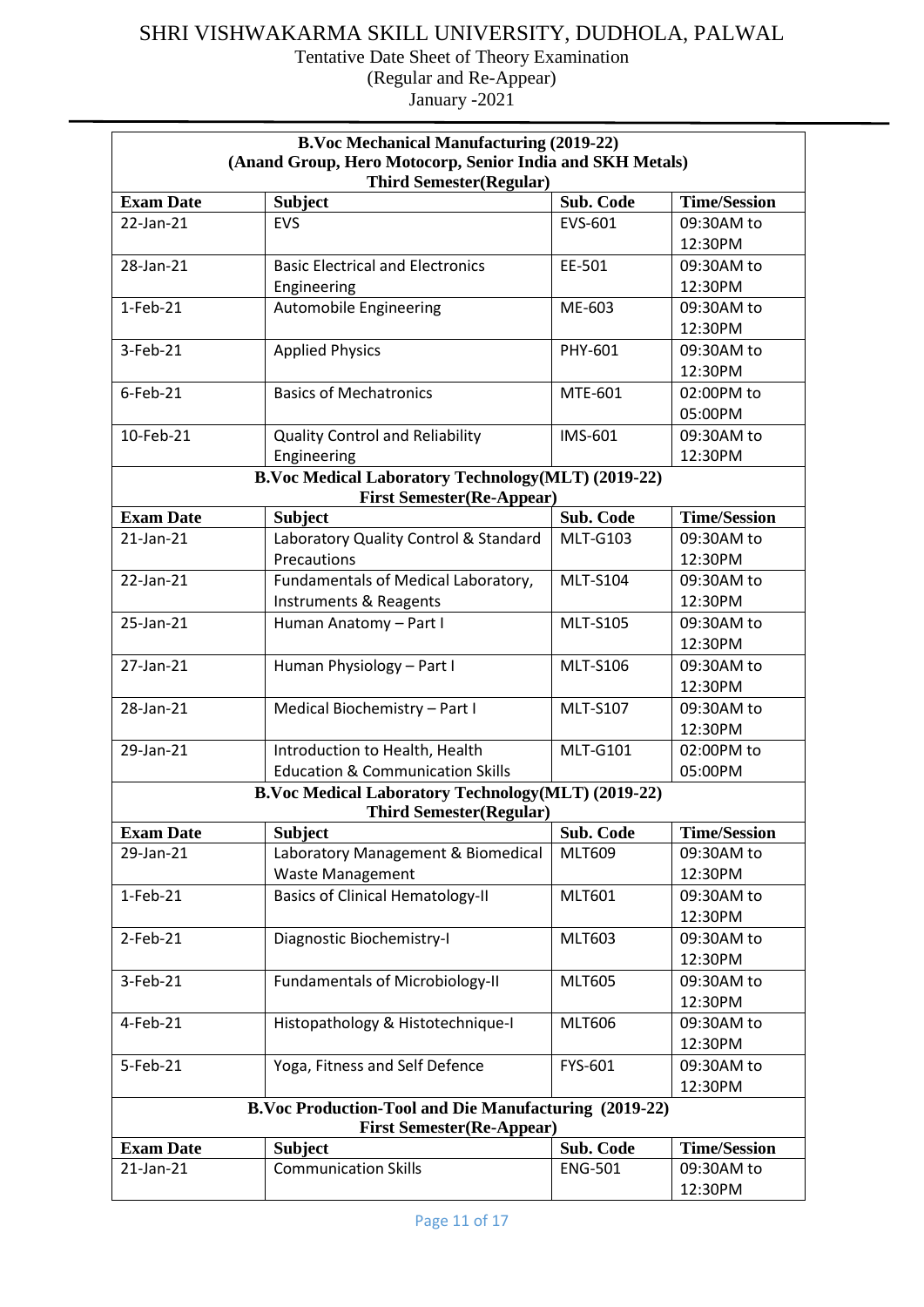| 25-Jan-21        | <b>Applied Mathematics</b>                            | MTH-501        | 09:30AM to          |
|------------------|-------------------------------------------------------|----------------|---------------------|
|                  |                                                       |                | 12:30PM             |
| 27-Jan-21        | <b>Workshop Technology</b>                            | ME-505         | 09:30AM to          |
|                  |                                                       |                | 12:30PM             |
| 28-Jan-21        | <b>Basics of Electrical &amp; Electronics</b>         | EE-501         | 09:30AM to          |
|                  | Engineering                                           |                | 12:30PM             |
| 29-Jan-21        | <b>Fundamental of Computers</b>                       | CSE-501        | 09:30AM to          |
|                  |                                                       |                | 12:30PM             |
| 9-Feb-21         | <b>Fundamentals of Industrial</b>                     | <b>IMS-501</b> | 09:30AM to          |
|                  | Management and Safety                                 |                | 12:30PM             |
|                  | B.Voc Production-Tool and Die Manufacturing (2019-22) |                |                     |
|                  | <b>Third Semester(Regular)</b>                        |                |                     |
| <b>Exam Date</b> | <b>Subject</b>                                        | Sub. Code      | <b>Time/Session</b> |
| 27-Jan-21        | <b>Advanced Press Tools &amp; Dies</b>                | ME-603         | 02:00PM to          |
|                  |                                                       |                | 05:00PM             |
| 28-Jan-21        | Material Science & Heat Treatment                     | MSE-701        | 02:00PM to          |
|                  |                                                       |                | 05:00PM             |
| 3-Feb-21         | CAD-1                                                 | ME-601         | 02:00PM to          |
|                  |                                                       |                | 05:00PM             |
| $1-Feb-21$       | <b>Basics of Jigs &amp; Fixtures</b>                  | ME-602         | 09:30AM to          |
|                  |                                                       |                | 12:30PM             |
| $2$ -Feb-21      | Measurement & Metrology                               | ME-503         | 02:00PM to          |
|                  |                                                       |                | 05:00PM             |
| 10-Feb-21        | <b>Electrical Machines &amp; Drives</b>               | ME-606         | 02:00PM to          |
|                  |                                                       |                | 05:00PM             |
|                  | <b>B.Voc Public Services (2019-22)</b>                |                |                     |
|                  | <b>First Semester(Re-Appear)</b>                      |                |                     |
| <b>Exam Date</b> | <b>Subject</b>                                        | Sub. Code      | <b>Time/Session</b> |
| 21-Jan-21        | English                                               | <b>ENG-502</b> | 09:30AM to          |
|                  |                                                       |                | 12:30PM             |
| 22-Jan-21        | <b>Science and Technology-I</b>                       | ST501          | 09:30AM to          |
|                  |                                                       |                | 12:30PM             |
| 27-Jan-21        | <b>Indian Nationalism</b>                             | <b>POL502</b>  | 09:30AM to          |
|                  |                                                       |                | 12:30PM             |
| 28-Jan-21        | Political Theory and Indian Political                 | <b>POL501</b>  | 09:30AM to          |
|                  | Thought                                               |                | 12:30PM             |
| 29-Jan-21        | History-I                                             | HIS501         | 02:00PM to          |
|                  |                                                       |                | 05:00PM             |
|                  | <b>B.Voc Public Services (2019-22)</b>                |                |                     |
|                  | <b>Third Semester(Regular)</b>                        |                |                     |
| <b>Exam Date</b> | <b>Subject</b>                                        | Sub. Code      | <b>Time/Session</b> |
| 25-Jan-21        | Mathematics and Reasoning-II                          | <b>MAR601</b>  | 09:30AM to          |
|                  |                                                       |                | 12:30PM             |
| 29-Jan-21        | Modern History of India                               | HIS601         | 09:30AM to          |
|                  |                                                       |                | 12:30PM             |
| $1-Feb-21$       | <b>Sociological Theories</b>                          | SOC601         | 09:30AM to          |
|                  |                                                       |                | 12:30PM             |
| $2$ -Feb-21      | World Political Philosophy                            | POL601         | 09:30AM to          |
|                  |                                                       |                | 12:30PM             |
| 3-Feb-21         | <b>Public Administration</b>                          | POL602         | 09:30AM to          |
|                  |                                                       |                | 12:30PM             |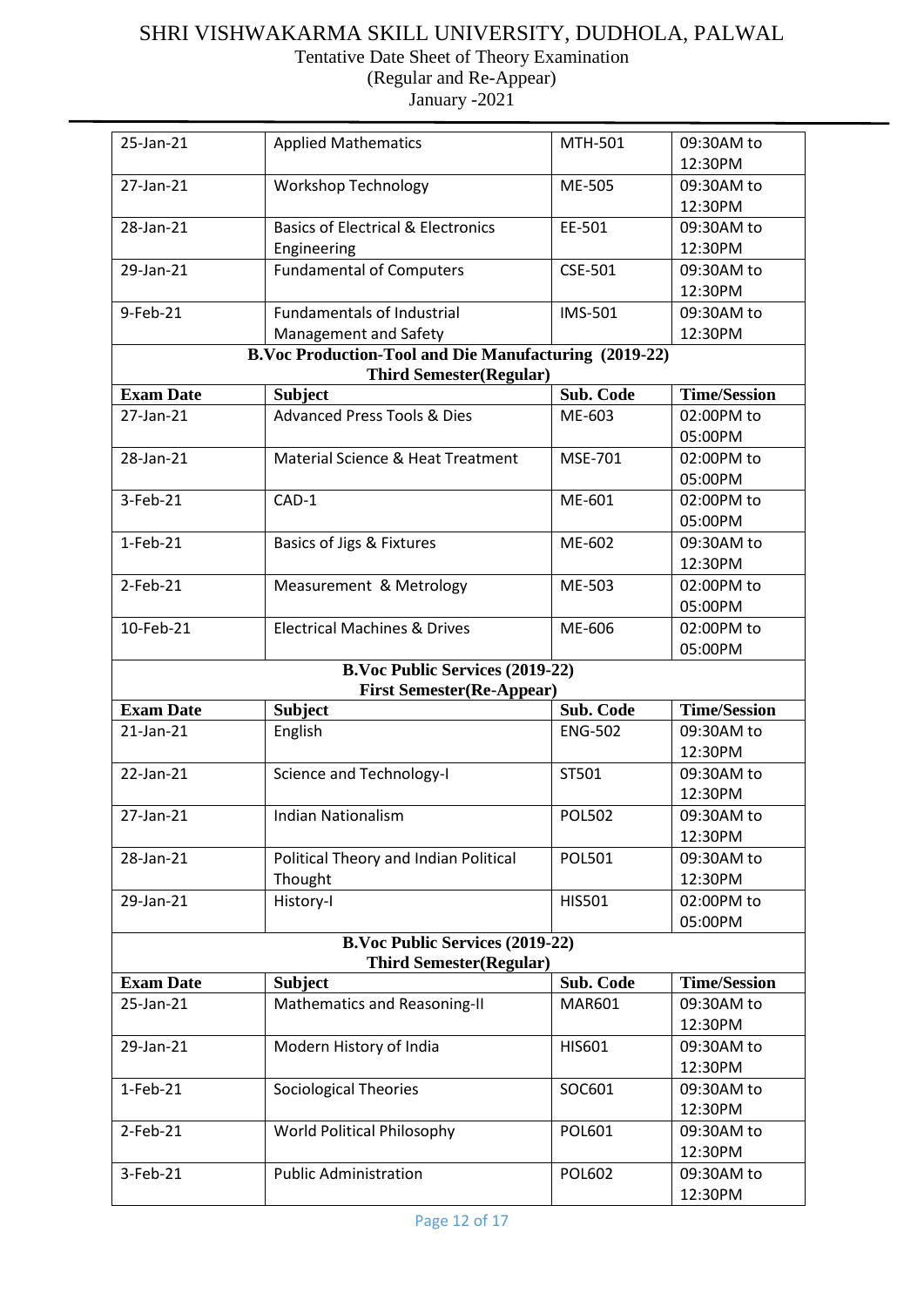| B.Voc Robotics and Automation (2019-22)<br><b>First Semester(Re-Appear)</b> |                                                                                  |                  |                       |
|-----------------------------------------------------------------------------|----------------------------------------------------------------------------------|------------------|-----------------------|
| <b>Exam Date</b>                                                            | <b>Subject</b>                                                                   | <b>Sub. Code</b> | <b>Time/Session</b>   |
| $21$ -Jan- $21$                                                             | Fundamental of Robotic System                                                    | RA501            | 02:00PM to            |
|                                                                             |                                                                                  |                  | 05:00PM               |
| 25-Jan-21                                                                   | <b>Applied Mathematics</b>                                                       | MTH-501          | 09:30AM to            |
|                                                                             |                                                                                  |                  | 12:30PM               |
| 28-Jan-21                                                                   | <b>Basics of Electrical &amp; Electronics</b>                                    | EE-501           | 09:30AM to            |
|                                                                             | Engineering                                                                      |                  | 12:30PM               |
| 29-Jan-21                                                                   | <b>Fundamental of Computers</b>                                                  | <b>CSE-501</b>   | 09:30AM to            |
|                                                                             |                                                                                  |                  | 12:30PM               |
| 9-Feb-21                                                                    | <b>Fundamental of Industrial</b>                                                 | <b>IMS-501</b>   | 09:30AM to            |
|                                                                             | Management and Safety                                                            |                  | 12:30PM               |
|                                                                             | <b>B.Voc Robotics and Automation (2019-22)</b><br><b>Third Semester(Regular)</b> |                  |                       |
| <b>Exam Date</b>                                                            | <b>Subject</b>                                                                   | Sub. Code        | <b>Time/Session</b>   |
| $21$ -Jan- $21$                                                             | Kinematics and Dynamics of Robots                                                | ME-604           | 09:30AM to            |
|                                                                             |                                                                                  |                  | 12:30PM               |
| 27-Jan-21                                                                   | <b>Hydraulics and Pneumatics</b>                                                 | ME-605           | 02:00PM to            |
|                                                                             |                                                                                  |                  | 05:00PM               |
| 25-Jan-21                                                                   | <b>Automatic Control System</b>                                                  | EE-601           | 02:00PM to            |
|                                                                             |                                                                                  |                  | 05:00PM               |
| $1-Feb-21$                                                                  | <b>Industrial Automation System</b>                                              | RA-601           | 09:30AM to            |
|                                                                             |                                                                                  |                  | 12:30PM               |
| 3-Feb-21                                                                    | <b>Industrial Robotics &amp; Material</b>                                        | RA-602           | 09:30AM to            |
|                                                                             | <b>Handling System</b>                                                           |                  | 12:30PM               |
| 5-Feb-21                                                                    | Microprocessor and Microcontroller                                               | <b>ECE-601</b>   | 09:30AM to            |
|                                                                             |                                                                                  |                  | 12:30PM               |
| 4-Feb-21                                                                    | <b>Electronic Devices and Circuits</b>                                           | <b>ECE-602</b>   | 02:00PM to            |
|                                                                             |                                                                                  |                  | 05:00PM               |
| 8-Feb-21                                                                    | <b>Sensors Applications in Manufacturing</b>                                     | <b>ECE-602</b>   | 02:00PM to            |
|                                                                             |                                                                                  |                  | 05:00PM               |
|                                                                             | <b>B.Voc Solar Technology Group-A (2019-22)</b>                                  |                  |                       |
| <b>Exam Date</b>                                                            | <b>First Semester(Re-Appear)</b><br><b>Subject</b>                               | Sub. Code        | <b>Time/Session</b>   |
| 21-Jan-21                                                                   | <b>Communication Skills</b>                                                      | <b>ENG-501</b>   | 09:30AM to            |
|                                                                             |                                                                                  |                  | 12:30PM               |
| 25-Jan-21                                                                   | <b>Applied Mathematics</b>                                                       | MTH-501          | 09:30AM to            |
|                                                                             |                                                                                  |                  | 12:30PM               |
| 27-Jan-21                                                                   | Fundamentals of Solar Energy &                                                   | ST501            | 09:30AM to            |
|                                                                             | Plumbing Engg.                                                                   |                  | 12:30PM               |
| 28-Jan-21                                                                   | <b>Basics of Electrical &amp; Electronics</b>                                    | EE-501           | 09:30AM to            |
|                                                                             | Engineering                                                                      |                  | 12:30PM               |
|                                                                             | <b>Fundamental of Computers</b>                                                  | <b>CSE-501</b>   | 09:30AM to            |
|                                                                             |                                                                                  |                  | 12:30PM               |
| 29-Jan-21                                                                   |                                                                                  |                  |                       |
|                                                                             |                                                                                  |                  |                       |
| 2-Feb-21                                                                    | <b>Measurement and Metrology</b>                                                 | ME-503           | 02:00PM to            |
|                                                                             |                                                                                  |                  | 05:00PM               |
| 9-Feb-21                                                                    | <b>Fundamentals of Industrial</b><br>Management and Safety                       | IMS-501          | 09:30AM to<br>12:30PM |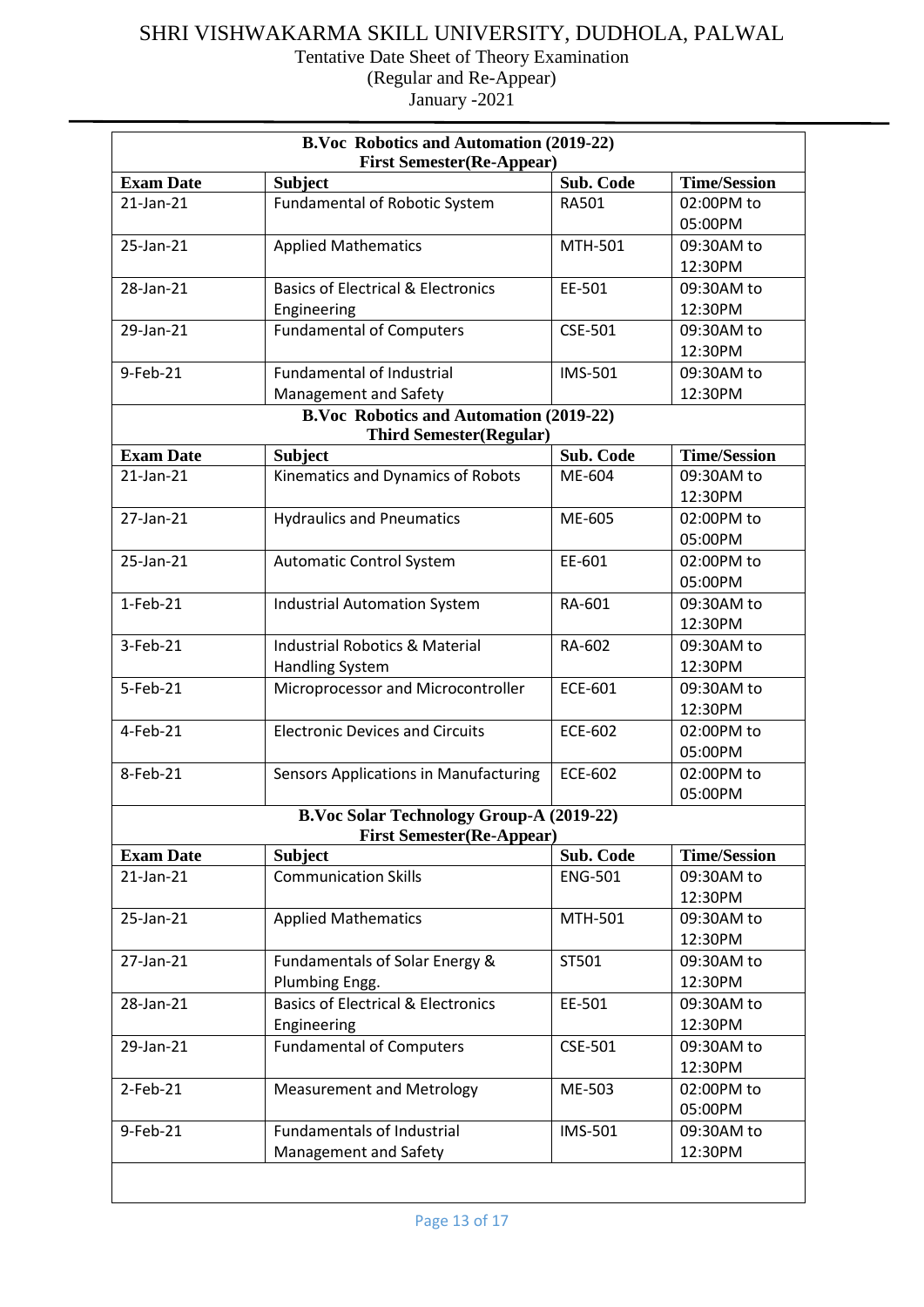| <b>B.Voc Solar Technology Group-A (2019-22)</b><br><b>Third Semester(Regular)</b> |                                    |                  |                     |  |
|-----------------------------------------------------------------------------------|------------------------------------|------------------|---------------------|--|
| <b>Exam Date</b>                                                                  | <b>Subject</b>                     | <b>Sub. Code</b> | <b>Time/Session</b> |  |
| 28-Jan-21                                                                         | Thermodynamics                     | ME-604           | 02:00PM to          |  |
|                                                                                   |                                    |                  | 05:00PM             |  |
| 29-Jan-21                                                                         | Solar PV Energy Conversion -1      | ST-602           | 02:00PM to          |  |
|                                                                                   |                                    |                  | 05:00PM             |  |
| $1-Feh-21$                                                                        | <b>Power Electronics</b>           | EE-602           | 09:30AM to          |  |
|                                                                                   |                                    |                  | 12:30PM             |  |
| $2$ -Feb-21                                                                       | <b>Solar Radiation</b>             | ST-605           | 09:30AM to          |  |
|                                                                                   |                                    |                  | 12:30PM             |  |
| $3-Feb-21$                                                                        | Solar Thermal Energy Conversion -1 | ST-604           | 09:30AM to          |  |
|                                                                                   |                                    |                  | 12:30PM             |  |
| $4-Feb-21$                                                                        | <b>Fluid Mechanics</b>             | ME-605           | 09:30AM to          |  |
|                                                                                   |                                    |                  | 12:30PM             |  |
| 5-Feb-21                                                                          | PV Module design and Thermal       | ST-603           | 09:30AM to          |  |
|                                                                                   | Installation                       |                  | 12:30PM             |  |
| <b>B.Voc Solar Technology Group-B (2019-22)</b>                                   |                                    |                  |                     |  |
| <b>First Semester(Re-Appear)</b>                                                  |                                    |                  |                     |  |
| <b>Exam Date</b>                                                                  | <b>Subject</b>                     | <b>Sub. Code</b> | <b>Time/Session</b> |  |
| $21-Jan-21$                                                                       | <b>Communication Skills</b>        | <b>ENG-501</b>   | 09:30AM to          |  |
|                                                                                   |                                    |                  | 12:30PM             |  |

| <b>B.Voc Solar Technology Group-B (2019-22)</b><br><b>Third Semester(Regular)</b> |                                                    |                  |                     |  |
|-----------------------------------------------------------------------------------|----------------------------------------------------|------------------|---------------------|--|
| <b>Exam Date</b>                                                                  | <b>Subject</b>                                     | <b>Sub. Code</b> | <b>Time/Session</b> |  |
| $2$ -Feb-21                                                                       | MOOC Course(Solar energy Engineering &             | ???              | 09:30AM to          |  |
|                                                                                   | Technology)                                        |                  | 12:30PM             |  |
| $21$ -Jan- $21$                                                                   | <b>Personality Development &amp; Ethics</b>        | ???              | 02:00PM to          |  |
|                                                                                   |                                                    |                  | 05:00PM             |  |
|                                                                                   | PG Diploma Public Health (2019-20)                 |                  |                     |  |
|                                                                                   | <b>Second Semester (Re-Appear)</b>                 |                  |                     |  |
| <b>Exam Date</b>                                                                  | <b>Subject</b>                                     | <b>Sub. Code</b> | <b>Time/Session</b> |  |
| $21-Ian-21$                                                                       | Supply Chain                                       | <b>IDGE-007</b>  | 09:30AM to          |  |
|                                                                                   |                                                    |                  | 12:30PM             |  |
| PG Diploma Aero Space Structural Design (2019-20)                                 |                                                    |                  |                     |  |
|                                                                                   | <b>Second Semester (Re-Appear)</b>                 |                  |                     |  |
| <b>Exam Date</b>                                                                  | <b>Subject</b>                                     | <b>Sub. Code</b> | <b>Time/Session</b> |  |
| $29$ -Jan-21                                                                      | <b>Business Planning and Project</b>               | OM-801           | 09:30AM to          |  |
|                                                                                   | Management                                         |                  | 12:30PM             |  |
|                                                                                   | <b>M.Voc Management Entrepreneurship (2019-21)</b> |                  |                     |  |
| <b>First Semester(Re-Appear)</b>                                                  |                                                    |                  |                     |  |
| <b>Exam Date</b>                                                                  | <b>Subject</b>                                     | <b>Sub. Code</b> | <b>Time/Session</b> |  |
| 21-Jan-21                                                                         | <b>Entrepreneurial Selling</b>                     | <b>MED803</b>    | 09:30AM to          |  |
|                                                                                   |                                                    |                  | 12:30PM             |  |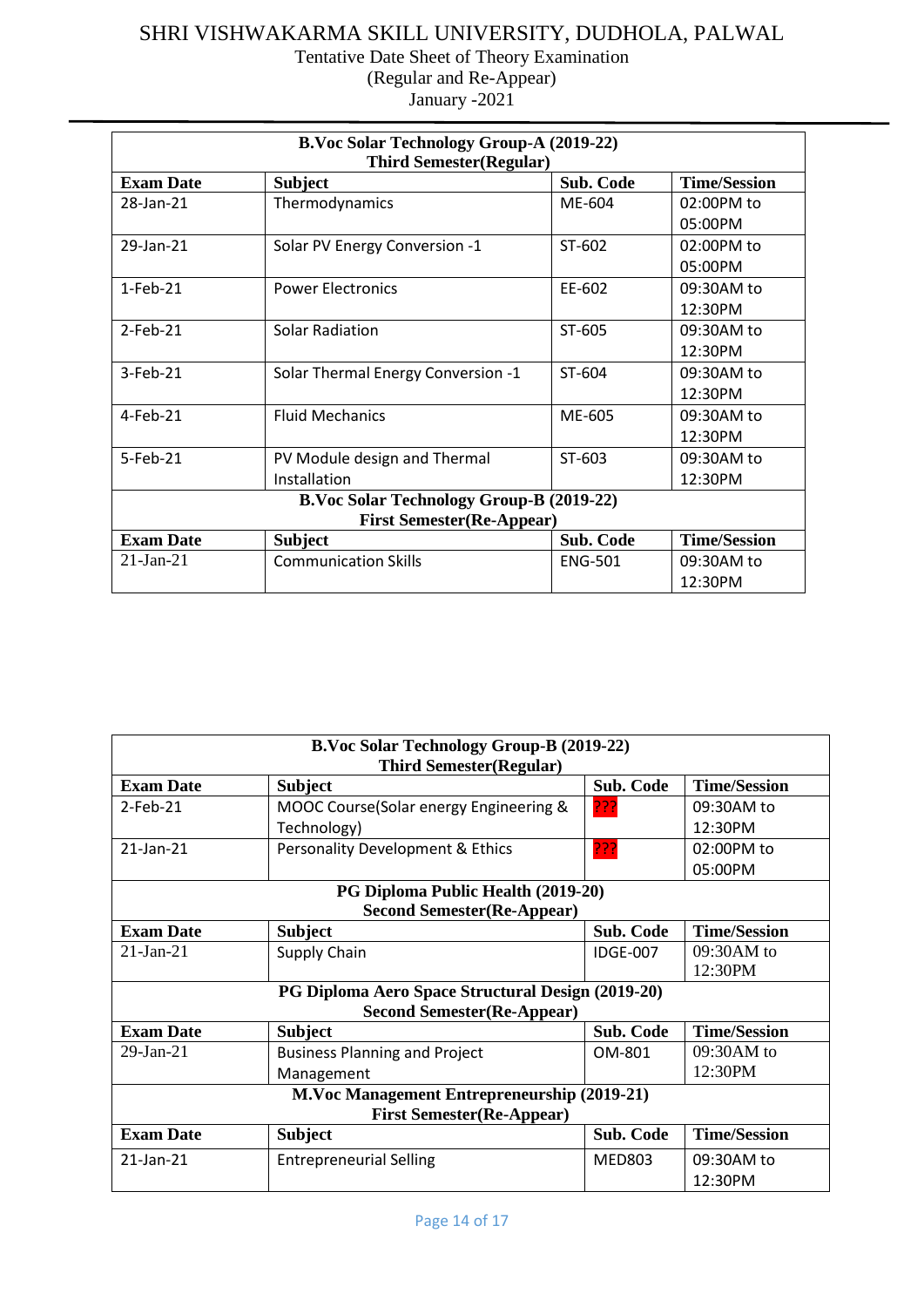#### SHRI VISHWAKARMA SKILL UNIVERSITY, DUDHOLA, PALWAL Tentative Date Sheet of Theory Examination

(Regular and Re-Appear)

| 22-Jan-21        | Start-up Ecosystem and Regulation                                             | <b>MED804</b> | 09:30AM to          |
|------------------|-------------------------------------------------------------------------------|---------------|---------------------|
|                  |                                                                               |               | 12:30PM             |
| 25-Jan-21        | Marketing Research and Strategies                                             | <b>MED806</b> | 09:30AM to          |
|                  |                                                                               |               | 12:30PM             |
| 27-Jan-21        | <b>Accounting and Financial Management</b>                                    | <b>MED805</b> | 09:30AM to          |
|                  |                                                                               |               | 12:30PM             |
| 28-Jan-21        | Human Value and Professional Ethics                                           | <b>MED807</b> | 09:30AM to          |
|                  |                                                                               |               | 12:30PM             |
| 29-Jan-21        | Design thinking                                                               | <b>MED802</b> | 02:00PM to          |
|                  |                                                                               |               | 05:00PM             |
| 2-Feb-21         | Introduction to Entrepreneurship                                              | <b>MED801</b> | 09:30AM to          |
|                  |                                                                               |               | 12:30PM             |
|                  |                                                                               |               |                     |
|                  | M.Voc Management Entrepreneurship (2019-21)<br><b>Third Semester(Regular)</b> |               |                     |
| <b>Exam Date</b> | <b>Subject</b>                                                                | Sub. Code     | <b>Time/Session</b> |
| $1-Feb-21$       | <b>Entrepreneurial Strategy</b>                                               | <b>MED901</b> | 09:30AM to          |
|                  |                                                                               |               | 12:30PM             |
|                  |                                                                               |               |                     |
| $2$ -Feb-21      | Managing Human Resources Management                                           | <b>MHR902</b> | 02:00PM to          |
|                  | in Start-Ups                                                                  |               | 05:00PM             |
| 3-Feb-21         | <b>Entrepreneurial Venture Development</b>                                    | <b>MED902</b> | 09:30AM to          |
|                  |                                                                               |               | 12:30PM             |
| 4-Feb-21         | <b>Operations Management</b>                                                  | <b>MGM903</b> | 09:30AM to          |
|                  |                                                                               |               | 12:30PM             |
| 5-Feb-21         | Innovation and Enterprenurship                                                | <b>MED903</b> | 09:30AM to          |
|                  |                                                                               |               | 12:30PM             |
| 8-Feb-21         | <b>Project Management</b>                                                     | <b>MGM904</b> | 09:30AM to          |
|                  |                                                                               |               | 12:30PM             |
| 9-Feb-21         | <b>Strategic Management and</b>                                               | MED904        | 09:30AM to          |
|                  | Enterprenurship                                                               |               | 12:30PM             |
|                  | <b>M.Voc Robotics and Automation (2019-21)</b>                                |               |                     |
|                  | <b>First Semester(Re-Appear)</b>                                              |               |                     |
| <b>Exam Date</b> | <b>Subject</b>                                                                | Sub. Code     | <b>Time/Session</b> |
| 21-Jan-21        | <b>Research Methodology</b>                                                   | <b>IMS802</b> | 09:30AM to          |
|                  |                                                                               |               | 12:30PM             |
| 22-Jan-21        | Industrial Management                                                         | <b>IMS801</b> | 09:30AM to          |
|                  |                                                                               |               | 12:30PM             |
| 28-Jan-21        | <b>Advanced Electrical &amp; Electronics</b>                                  | EE-801        | 09:30AM to          |
|                  | Engineering                                                                   |               | 12:30PM             |
| 29-Jan-21        | Drives and Control System for Automation                                      | EE-802        | 02:00PM to          |
|                  |                                                                               |               | 05:00PM             |
|                  | <b>M.Voc Robotics and Automation (2019-21)</b>                                |               |                     |
|                  | <b>Third Semester(Regular)</b>                                                |               |                     |
| <b>Exam Date</b> | <b>Subject</b>                                                                | Sub. Code     | <b>Time/Session</b> |
| 25-Jan-21        | <b>Automatic Control System</b>                                               | EE-901        | 02:00PM to          |
|                  |                                                                               |               | 05:00PM             |
| 27-Jan-21        | <b>Pneumatics &amp; Hydraulics Control</b>                                    | ME-901        | 02:00PM to          |
|                  |                                                                               |               | 05:00PM             |
|                  |                                                                               |               |                     |
| 28-Jan-21        | <b>Automation System Design</b>                                               | RA-902        | 02:00PM to          |
|                  |                                                                               |               | 05:00PM             |
| 29-Jan-21        | <b>Advance Robotics</b>                                                       | RA-901        | 09:30AM to          |
|                  |                                                                               |               | 12:30PM             |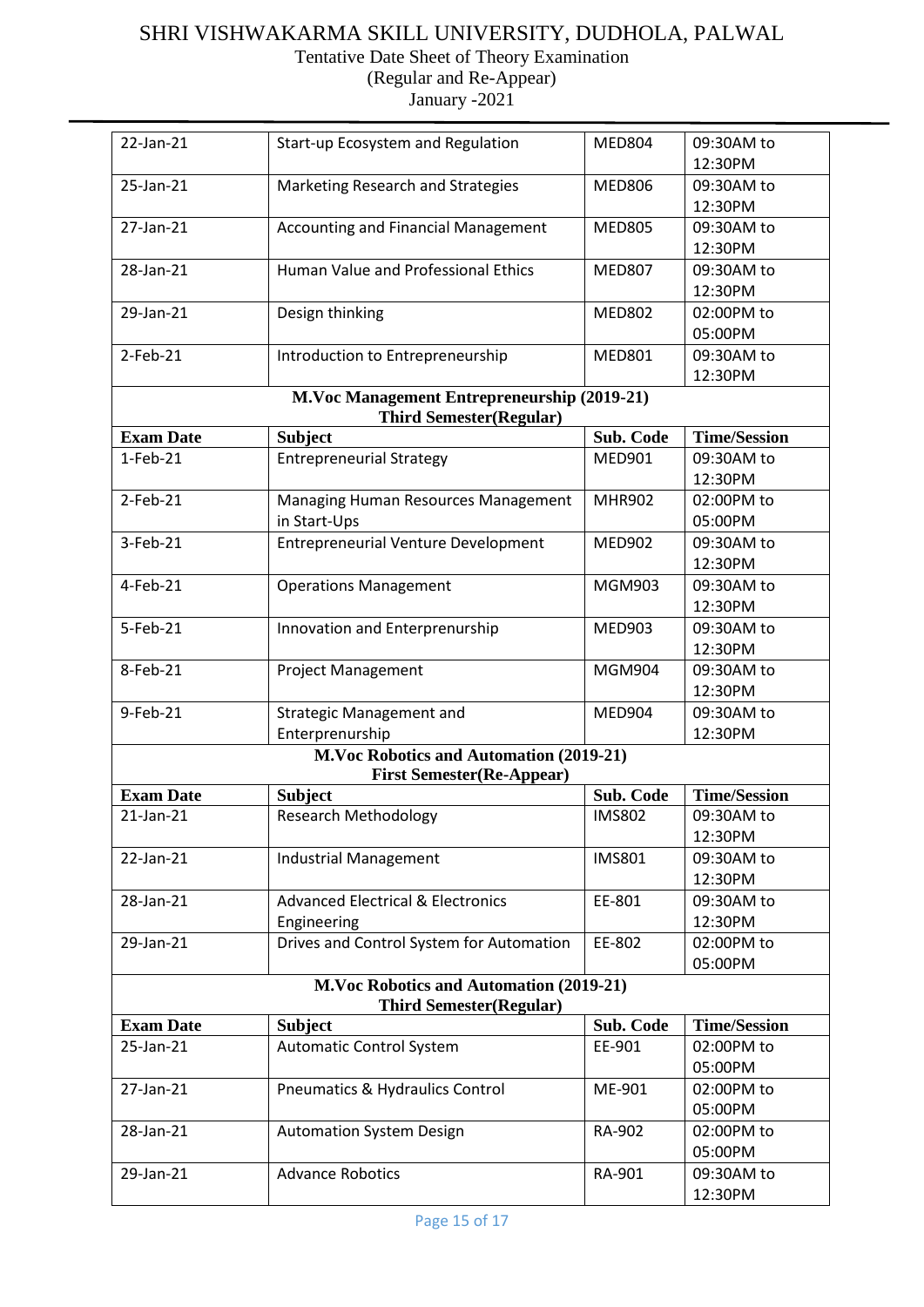Tentative Date Sheet of Theory Examination

(Regular and Re-Appear) January -2021

| $1-Feb-21$       | <b>Machine Vision Systems</b>                                                                  | <b>CSE-902</b> | 09:30AM to            |
|------------------|------------------------------------------------------------------------------------------------|----------------|-----------------------|
|                  |                                                                                                |                | 12:30PM               |
| 3-Feb-21         | CAD/CAM                                                                                        | ME-902         | 02:00PM to            |
|                  |                                                                                                |                | 05:00PM               |
| 8-Feb-21         | <b>Sensors Application in Robotics</b>                                                         | <b>ECE-902</b> | 02:00PM to            |
|                  |                                                                                                |                | 05:00PM               |
|                  |                                                                                                |                |                       |
|                  | M.Voc Management-HRM (2019-21)                                                                 |                |                       |
|                  | <b>First Semester(Re-Appear)</b>                                                               |                |                       |
| <b>Exam Date</b> | <b>Subject</b>                                                                                 | Sub. Code      | <b>Time/Session</b>   |
| 21-Jan-21        | <b>Business Communication</b>                                                                  | <b>MSR803</b>  | 09:30AM to<br>12:30PM |
| 22-Jan-21        | <b>Fundamentals of Management</b>                                                              | <b>MSR801</b>  | 09:30AM to            |
|                  |                                                                                                |                | 12:30PM               |
| 25-Jan-21        | Organisational Behaviour                                                                       | <b>MSR805</b>  | 09:30AM to            |
|                  |                                                                                                |                | 12:30PM               |
| 27-Jan-21        | <b>Accounting &amp; Financial Management</b>                                                   | <b>MSR802</b>  | 09:30AM to            |
|                  | Analysis                                                                                       |                | 12:30PM               |
| 28-Jan-21        | <b>Training and Development</b>                                                                | <b>MSR804</b>  | 09:30AM to            |
|                  |                                                                                                |                | 12:30PM               |
| 29-Jan-21        | <b>Computer Application in Business</b>                                                        | GPGE103        | 09:30AM to            |
|                  |                                                                                                |                | 12:30PM               |
| $1-Feb-21$       | Corporate Laws & Industrial Trends                                                             | <b>MSR807</b>  | 09:30AM to            |
|                  |                                                                                                |                | 12:30PM               |
| 8-Feb-21         | Human Resource Management                                                                      | <b>MSR806</b>  | 09:30AM to            |
|                  |                                                                                                |                | 12:30PM               |
|                  | M.Voc Management-HRM (2019-21)<br><b>Third Semester(Regular)</b>                               |                |                       |
| <b>Exam Date</b> | <b>Subject</b>                                                                                 | Sub. Code      | <b>Time/Session</b>   |
| $2$ -Feb-21      | Entrepreneurship Development                                                                   | <b>MSR901</b>  | 09:30AM to            |
|                  |                                                                                                |                | 12:30PM               |
| 3-Feb-21         | Excel in HR                                                                                    | <b>MSR902</b>  | 09:30AM to            |
|                  |                                                                                                |                | 12:30PM               |
|                  | M.Voc Management Banking and Finance (Batch-I) (2019-21)<br><b>Second Semester (Re-Appear)</b> |                |                       |
| <b>Exam Date</b> | <b>Subject</b>                                                                                 | Sub. Code      | <b>Time/Session</b>   |
| $21$ -Jan- $21$  | <b>Research Methodology</b>                                                                    | GPGE106        | 09:30AM to            |
|                  |                                                                                                |                | 12:30PM               |
| 22-Jan-21        | <b>Customer and Sales Management</b>                                                           | <b>GPGE105</b> | 09:30AM to            |
|                  |                                                                                                |                | 12:30PM               |
| $2$ -Feb-21      | <b>Entrepreneurship Development</b>                                                            | GPGE104        | 09:30AM to            |
|                  |                                                                                                |                | 12:30PM               |
|                  | M.Voc Management Banking and Finance (Batch-I) (2019-21)                                       |                |                       |
|                  | <b>Fourth Semester(Regular)</b>                                                                |                |                       |
| <b>Exam Date</b> | <b>Subject</b>                                                                                 | Sub. Code      | <b>Time/Session</b>   |
| 25-Jan-21        | <b>Ethics &amp; Values</b>                                                                     | GPGE206        | 09:30AM to            |
|                  |                                                                                                |                | 12:30PM               |
| 28-Jan-21        | <b>Financial Institutions &amp; Markets</b>                                                    | GPSE206        | 09:30AM to            |
|                  |                                                                                                |                | 12:30PM               |